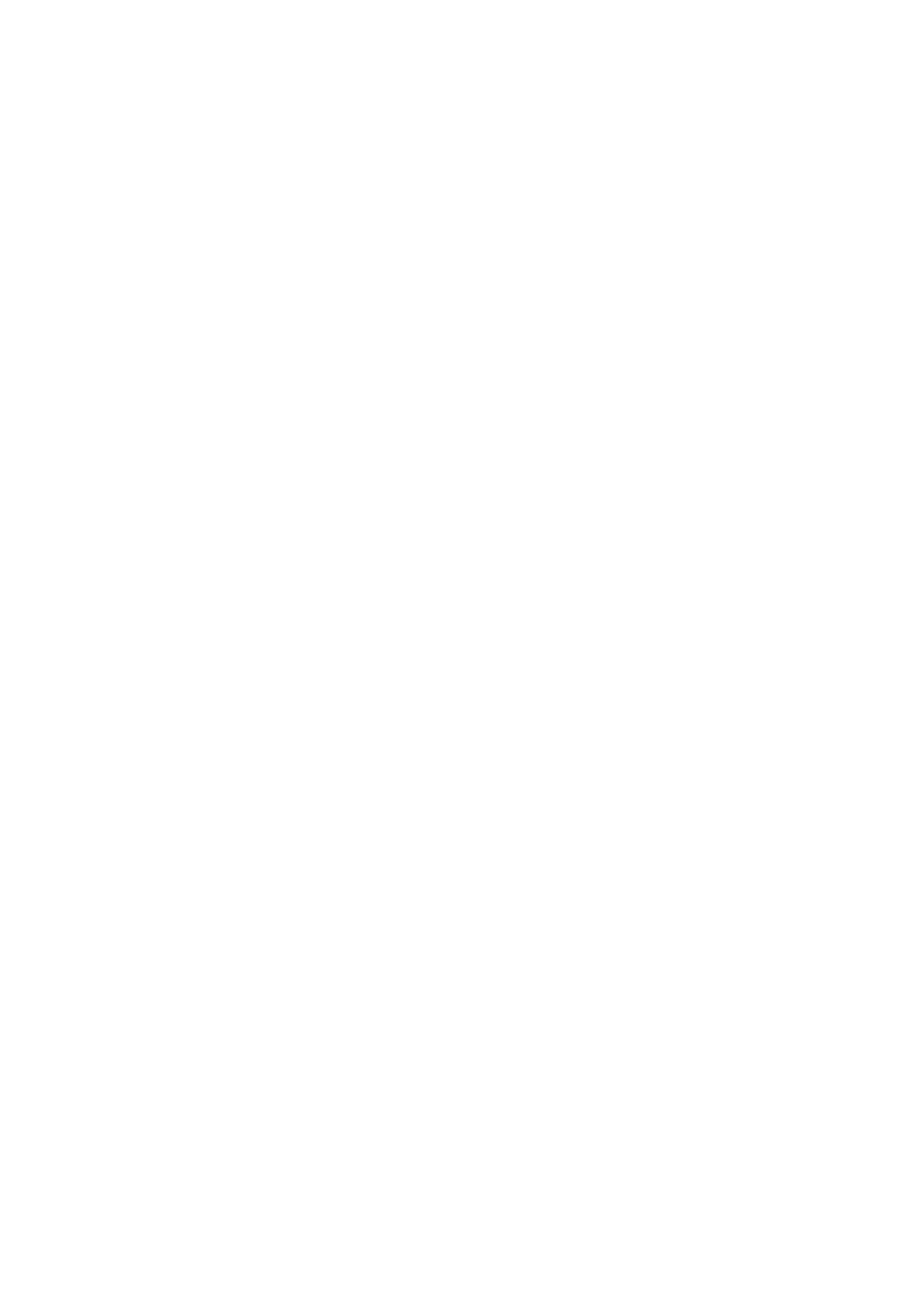

# Policy application NE6 Coastal National Park

## May 2012

### **Purpose and type of consultation**

A Coastal National Park was designated in the 2011 Island Plan. This embraced all those parts of the Island that are of highly sensitive and valuable landscape quality, including St. Ouen's Bay, that are vulnerable to change and damage and which warrant the highest level of protection against development.

The new Island Plan also set out a new planning policy regime for the regulation of development in the National Park.

This advice note has been prepared to promote clarity and consistency in the application and uses of planning policy in the Coastal National Park, particularly in relation to those exceptional circumstances, provided for by policy, where new development may be permitted.

This consultation also seeks to gather people's views about whether the control of development should be tightened in the Coastal National Park by removing the ability of people to carry out certain works without the need for planning permission.

The Minister would like to hear the views of those interested in planning decisions affecting Jersey's most sensitive landscapes including land owners and residents in the Coastal National Park as well as developers, architects and heritage and environmental bodies.

#### **Closing date:** 06 July 2012

#### **Summary**

Parts of Jersey's coast and countryside are considered to be of national and international importance. The unique environment of St. Ouen's Bay, in particular, has long been recognised as a 'special place' and it, together with other parts of the Island's coast and countryside, have been identified as being of particular landscape value and sensitivity.

A Coastal National Park was designated in the 2011 Island Plan. This embraced all those parts of the Island that are of highly sensitive and valuable landscape quality, including St. Ouen's Bay, that are vulnerable to change and damage and which warrant the highest level of protection against development.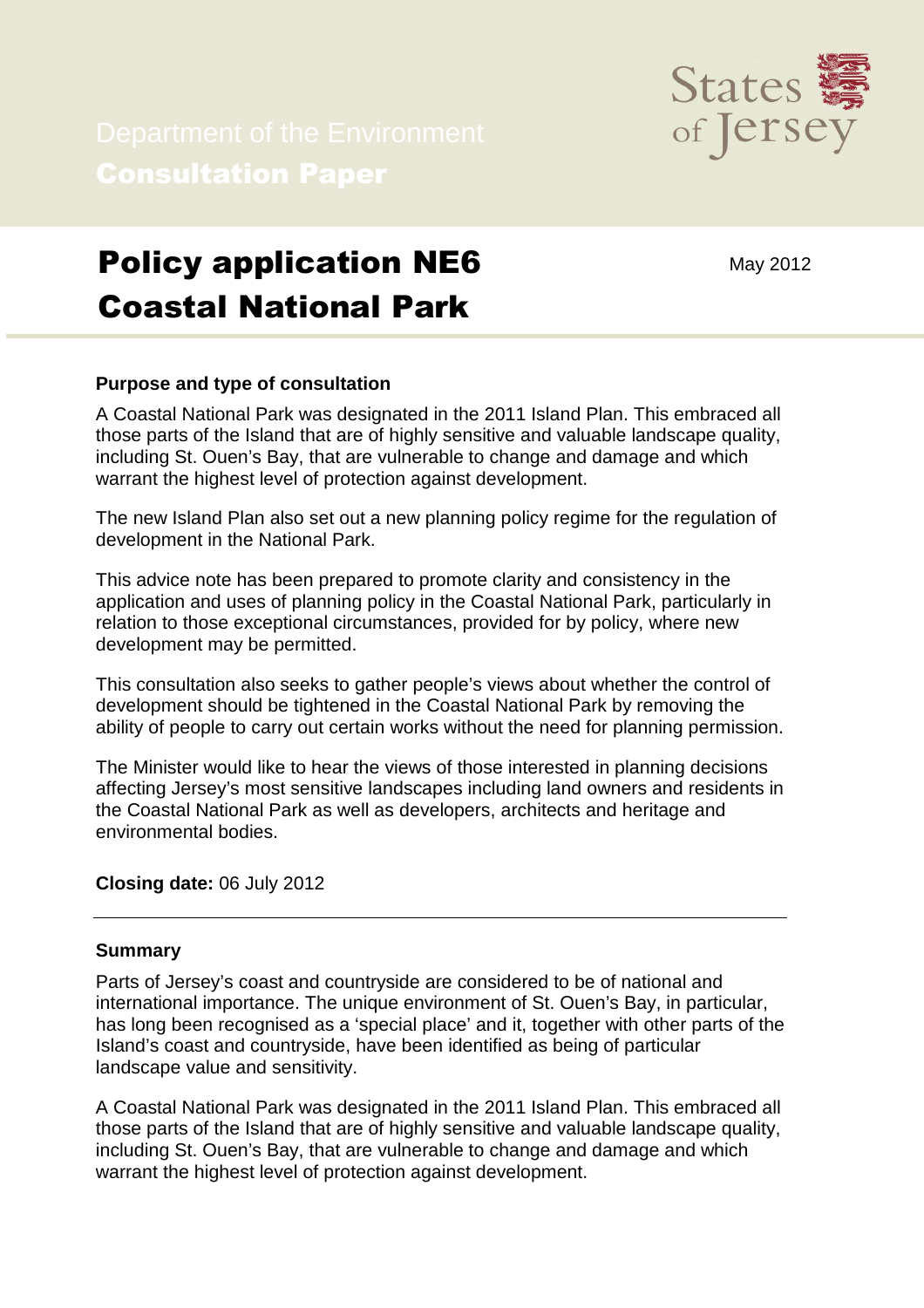In designating a Coastal National Park explicit acknowledgement of the Park as a living landscape was made and clear recognition given to the impact of human intervention upon the evolution of the character of much Jersey's landscape.

Whilst recognising that there is considered to be no capacity to accommodate new development without adverse implications for landscape quality in much of the Coastal National Park there is, however, clear acknowledgement that there are many buildings and land uses within it and that it may be appropriate to permit some development.

This advice note has been prepared to promote clarity and consistency in the application and uses of planning policy in the Coastal National Park, particularly in relation to those exceptional circumstances, provided for by policy, where new development may be permitted.

The sensitivity and vulnerability of the landscape within the Coastal National Park is well-documented and the impact of change an issue of concern to many. In some parts of the National Park, where there is considered to be no capacity for change without undue harm to landscape character, even small changes can have an impact on sense of wilderness, isolation and remoteness. Because of this, the Minister for Planning and Environment proposes to review the permitted development rights that are available to all building types and land uses within the Coastal National Park in order that small-scale changes to property, that are presently unregulated, are brought within planning control.

As part of this consultation process, the Minister would like to test people's views on the principle of removing some permitted development rights in the Coastal National Park. If the principle is supported, specific changes would be the subject of further consultation.

#### **Further information**

The consultation can be viewed online at: http://www.gov.je/Government/Consultations.

Printed copies are available on request from the Department of the Environment, South Hill, St. Helier.

#### **Please send your comments to:**

Kevin Pilley, Director of Policy, Projects and the Historic Environment Planning and Building Services, South Hill, St. Helier, JE2 4US

#### **How to contact us**

Telephone 448441 Email k.pilley@gov.je Fax 445528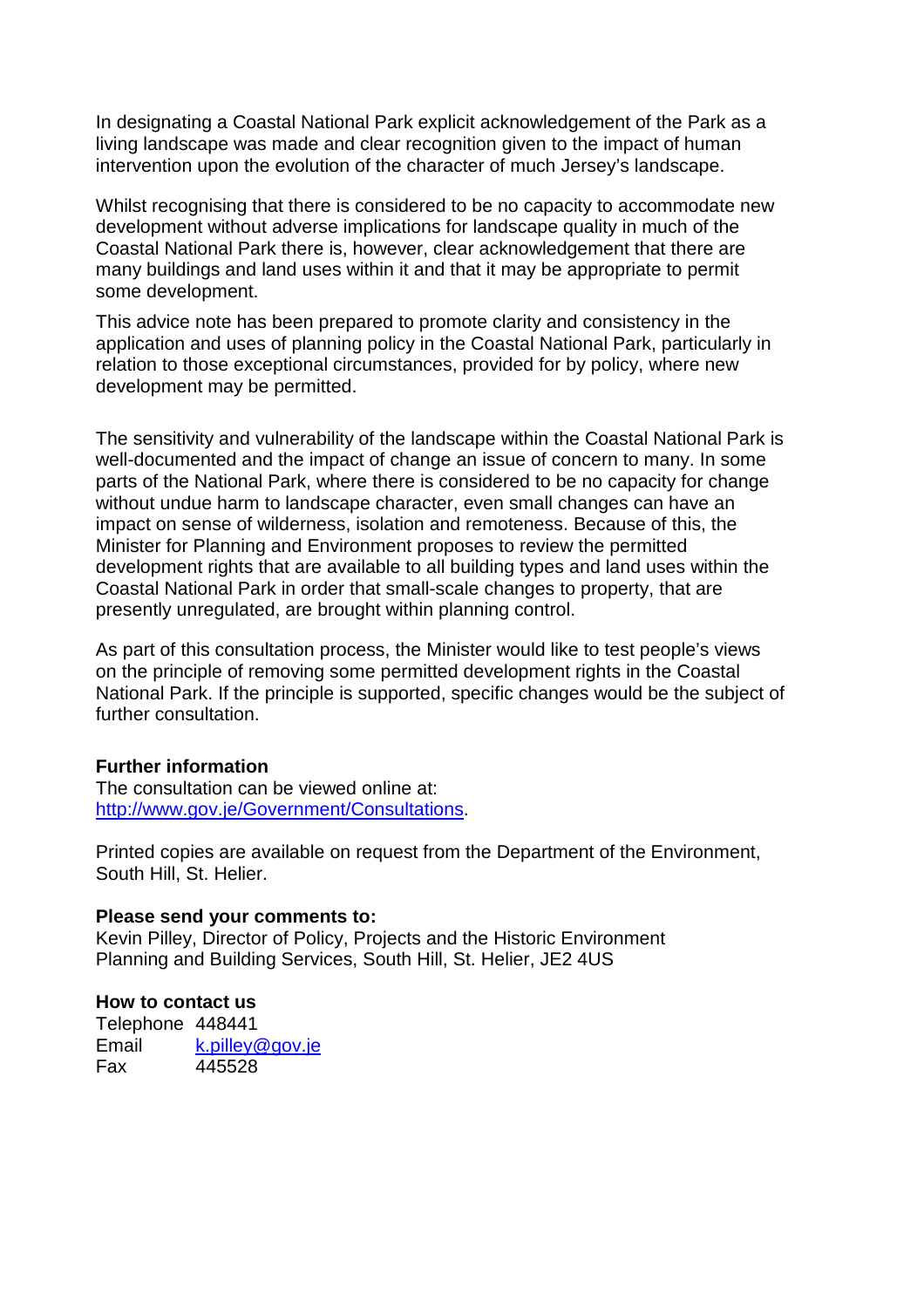### **This Consultation Paper has been sent to the following individuals/ organisations and will be presented to the States as an official Report:**

Chairman, Environment Scrutiny Panel National Trust for Jersey Environment Section, Société Jersiaise Council for the Protection of Jersey's Heritage Jersey Farmers' Union RJA&HS Association of Jersey Architects Jersey Construction Council Chamber of Commerce Public Consultation Register

### **Supporting documents attached**

Consultation draft advice note – Policy application: NE6 – Coastal National Park

### **Consultation response**

A series of statements about the guidance are set out below, which may help with your response. Alternatively, you may submit any other comment that you wish to make on the content of this draft guidance note.

You may do this online at http://www.gov.je/Government/Consultations or you can print and submit the questionnaire to the address below.

| 1. This guidance is clearly<br>written and is easy to<br>understand.                                                                                                                                               | Strongly<br>agree | Agree | Don't<br>know | <b>Disagree</b> | Strongly<br><b>Disagree</b> |
|--------------------------------------------------------------------------------------------------------------------------------------------------------------------------------------------------------------------|-------------------|-------|---------------|-----------------|-----------------------------|
| Please give reasons for your answer                                                                                                                                                                                |                   |       |               |                 |                             |
| 2. This structure of the guidance<br>- which sets out four different<br>forms of land use and<br>development and then examines<br>how the policy will be applied to<br>each in turn - is clear and easy<br>to use. | Strongly<br>agree | Agree | Don't<br>know | Disagree        | Strongly<br><b>Disagree</b> |
| Please give reasons for your answer                                                                                                                                                                                |                   |       |               |                 |                             |
| 3. This guidance is too long and<br>repetitive.                                                                                                                                                                    | Strongly<br>agree | Agree | Don't<br>know | Disagree        | Strongly<br><b>Disagree</b> |
| Please give reasons for your answer                                                                                                                                                                                |                   |       |               |                 |                             |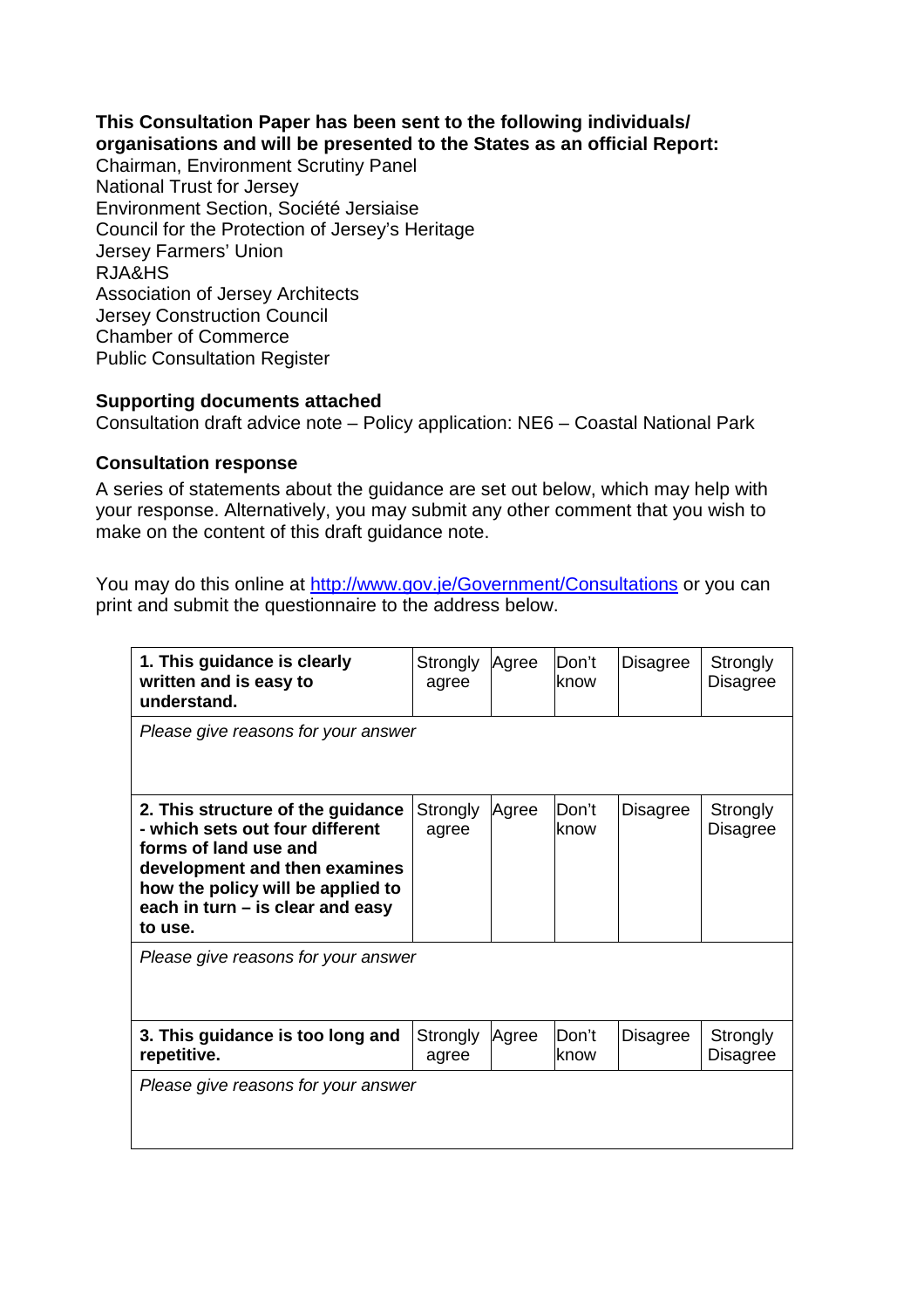| 4. This guidance should not<br>contain any information that can<br>be found elsewhere e.g. it<br>should not re-iterate Island Plan<br>policy.                                                                           | Strongly<br>agree | Agree | Don't<br>know | <b>Disagree</b> | Strongly<br><b>Disagree</b> |
|-------------------------------------------------------------------------------------------------------------------------------------------------------------------------------------------------------------------------|-------------------|-------|---------------|-----------------|-----------------------------|
| Please give reasons for your answer                                                                                                                                                                                     |                   |       |               |                 |                             |
| 5. The guidance is helpful in<br>understanding how the<br>exceptions to Policy NE6:<br><b>Coastal National Park will be</b><br>applied by the Minister.                                                                 | Strongly<br>agree | Agree | Don't<br>know | <b>Disagree</b> | Strongly<br><b>Disagree</b> |
| Please give reasons for your answer                                                                                                                                                                                     |                   |       |               |                 |                             |
| 6. The content of the guidance<br>provides a useful supplement to<br>the Island Plan.                                                                                                                                   | Strongly<br>agree | Agree | Don't<br>know | <b>Disagree</b> | Strongly<br>disagree        |
| Please give reasons for your answer                                                                                                                                                                                     |                   |       |               |                 |                             |
| 7. Small-scale changes to land<br>and buildings that can be<br>presently undertaken without<br>the need for planning<br>permission should be brought<br>within planning control in the<br><b>Coastal National Park.</b> | Strongly<br>agree | Agree | Don't<br>know | <b>Disagree</b> | Strongly<br>disagree        |
| Please give reasons for your answer                                                                                                                                                                                     |                   |       |               |                 |                             |

Please note that consultation responses may be made public (sent to other interested parties on request, sent to the Scrutiny Office, quoted in a published report, reported in the media, published on www.gov.je, listed on a consultation summary etc). If you have a particular wish for confidentiality please indicate this clearly when submitting a response.

| I agree that my comments may be made public and attributed to me                  |  |
|-----------------------------------------------------------------------------------|--|
| I agree that my comments may be made public but not attributed<br>(i.e.anonymous) |  |
| I don't want my comments made public                                              |  |

If you agree to your comments being attributed to you, please provide your details below: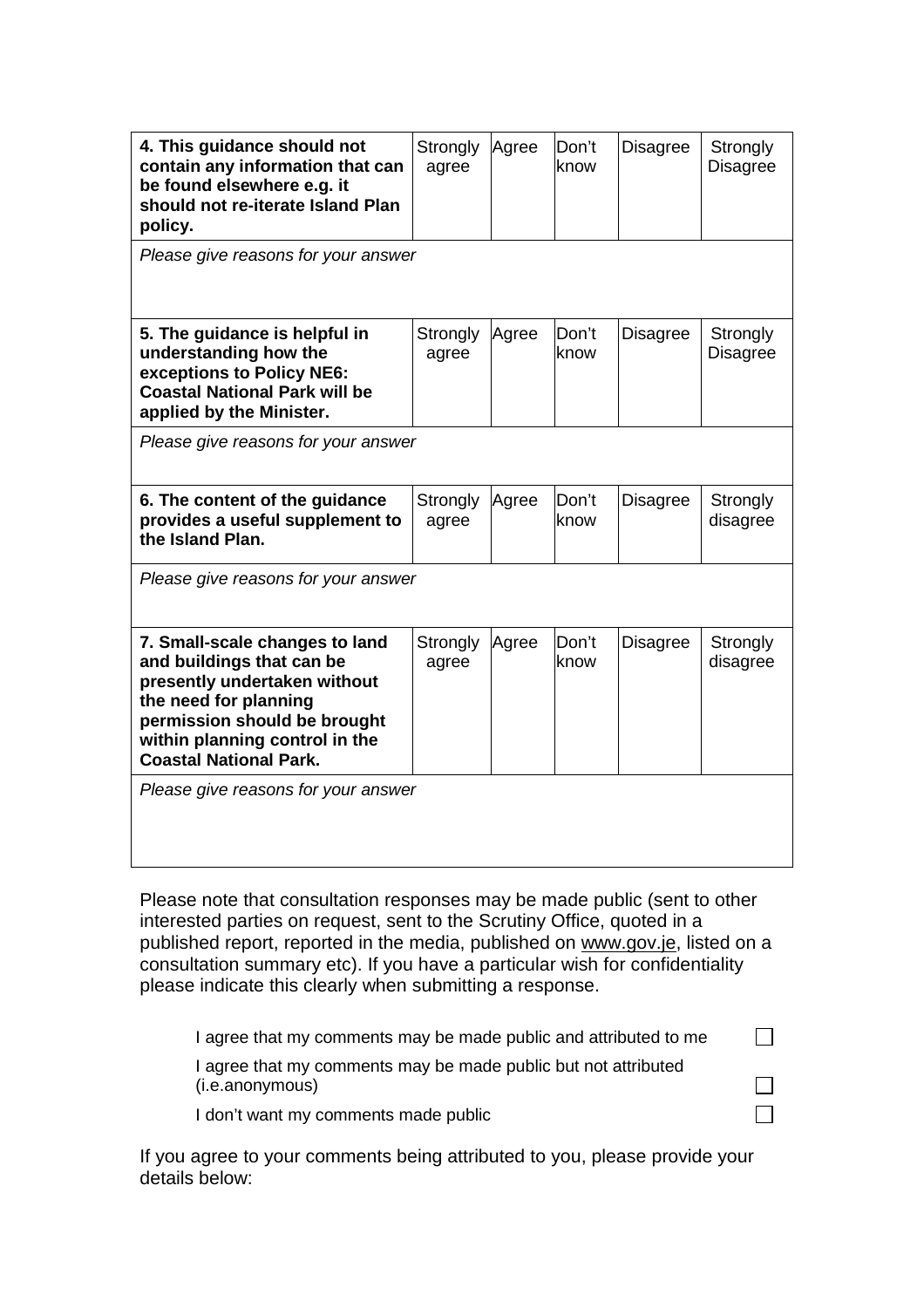| Name:           | Organisation: |
|-----------------|---------------|
| <b>Address:</b> |               |
|                 | Email:        |

Other comments can be submitted in writing or by email to the address below.

If you or your organisation would like to discuss these proposals further, or would like more information, please contact Kevin Pilley, Director of Policy, Projects and the Historic Environment on 448441 or k.pilley@gov.je

Policy and Projects Section Department of the Environment South Hill St. Helier JE2 4US

**Deadline for consultation responses**: 06 July 2012.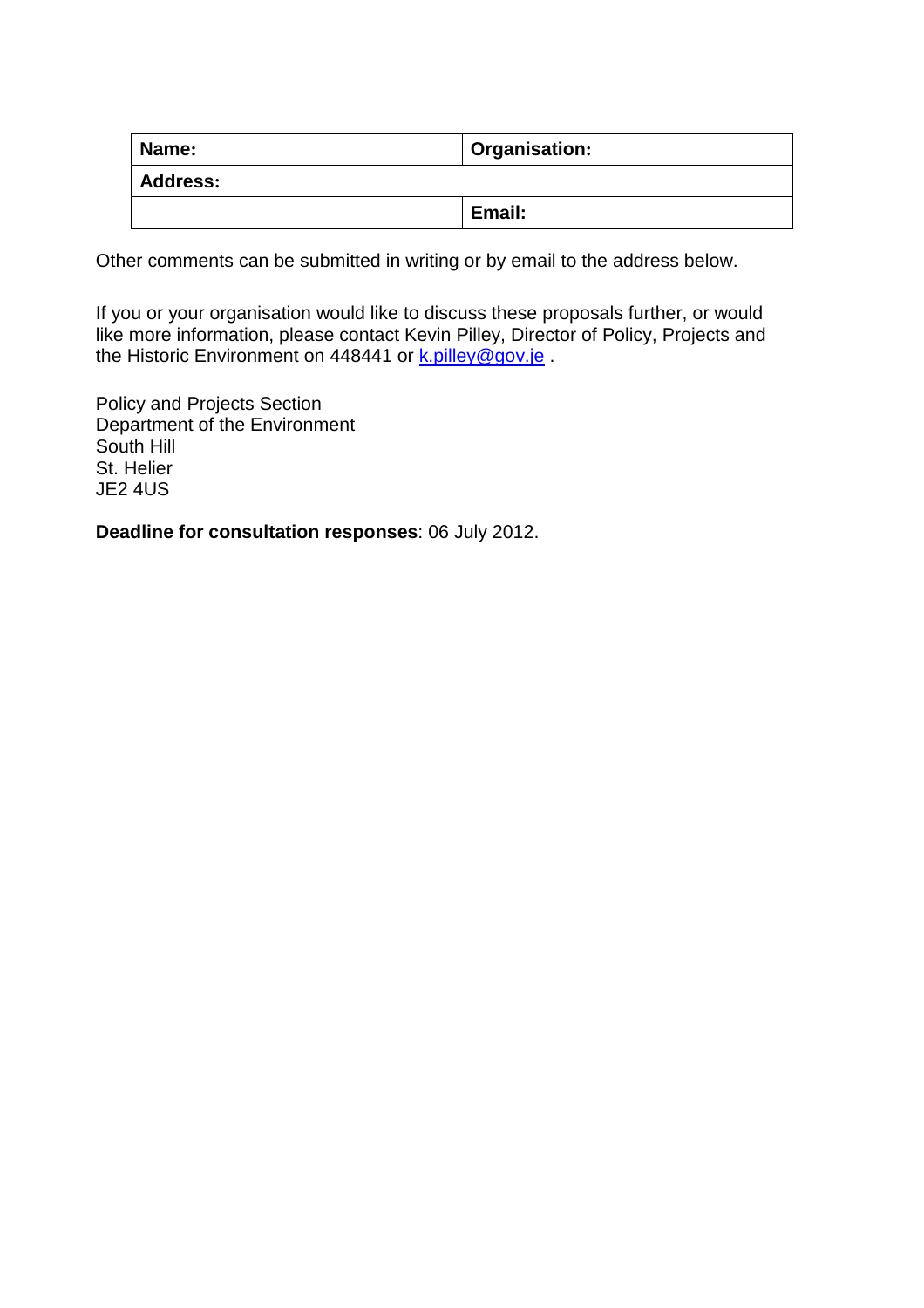## Department of the Environment Supplementary Planning Guidance



**Draft advice note** 

# **Draft for consultation** Policy application: NE6 Coastal National Park

**May 2012**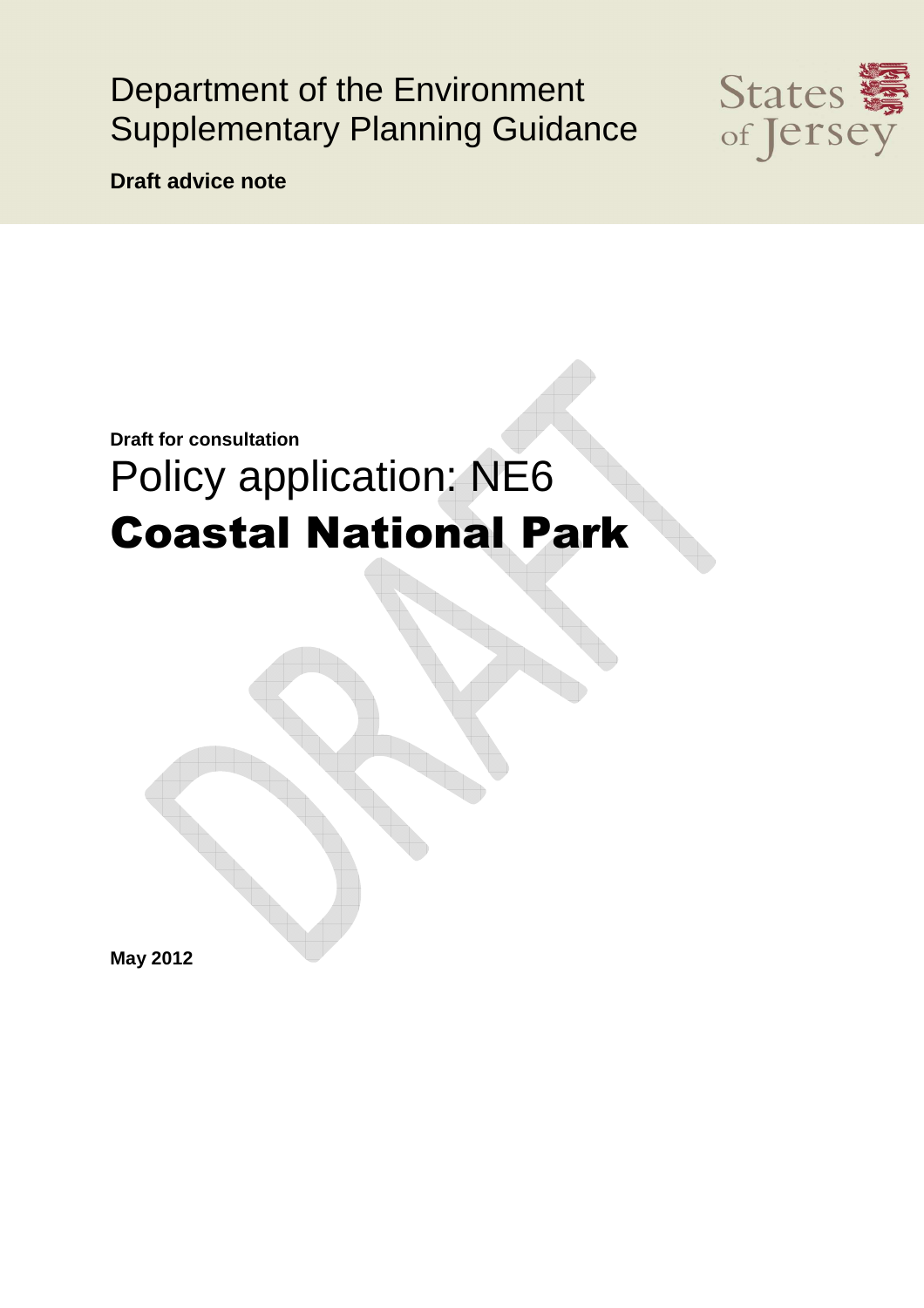### **About supplementary planning guidance**

The Minister for Planning and Environment may publish guidelines and policies (supplementary planning guidance) in respect of; development generally; any class of development; the development of any area of land; or the development of a specified site<sup>1</sup>.

Supplementary planning guidance may cover a range of issues, both thematic and site specific, and provides further detail about either, policies and proposals in the Island Plan, or other issues relevant to the planning process. It can also be used to provide information about how the planning system operates.

Where relevant, supplementary planning guidance will be taken into account, as a material consideration, in making decisions.

Supplementary planning guidance is issued in a number of different forms including:

- **Advice notes**, which offer more detailed information and guidance about the ways in which Island Plan policies are likely to be operated, interpreted and applied in decision making;
- **Policy notes**, which can be issued by the Minister, following consultation with key stakeholders, in-between reviews of the Island Plan, to supplement and complement the existing planning policy framework;
- **Masterplans, development frameworks and planning briefs** provide more detailed information and guidance about the development of specific sites and areas of the Island; and
- **Practice notes**, which aim to provide information about how the planning system's protocols and procedures operate.

The current supplementary planning guidance is listed and can be viewed on the States of Jersey website at www.gov.je/planningguidance.

Hard copies of all supplementary planning guidance can be obtained from Planning and Building Services, Department of the Environment, South Hill, St Helier, JE2 4US, telephone: 01534 445 508 email: planning@gov.je

 $\overline{a}$  $1$  Under Article 6 of the Planning and Building (Jersey) Law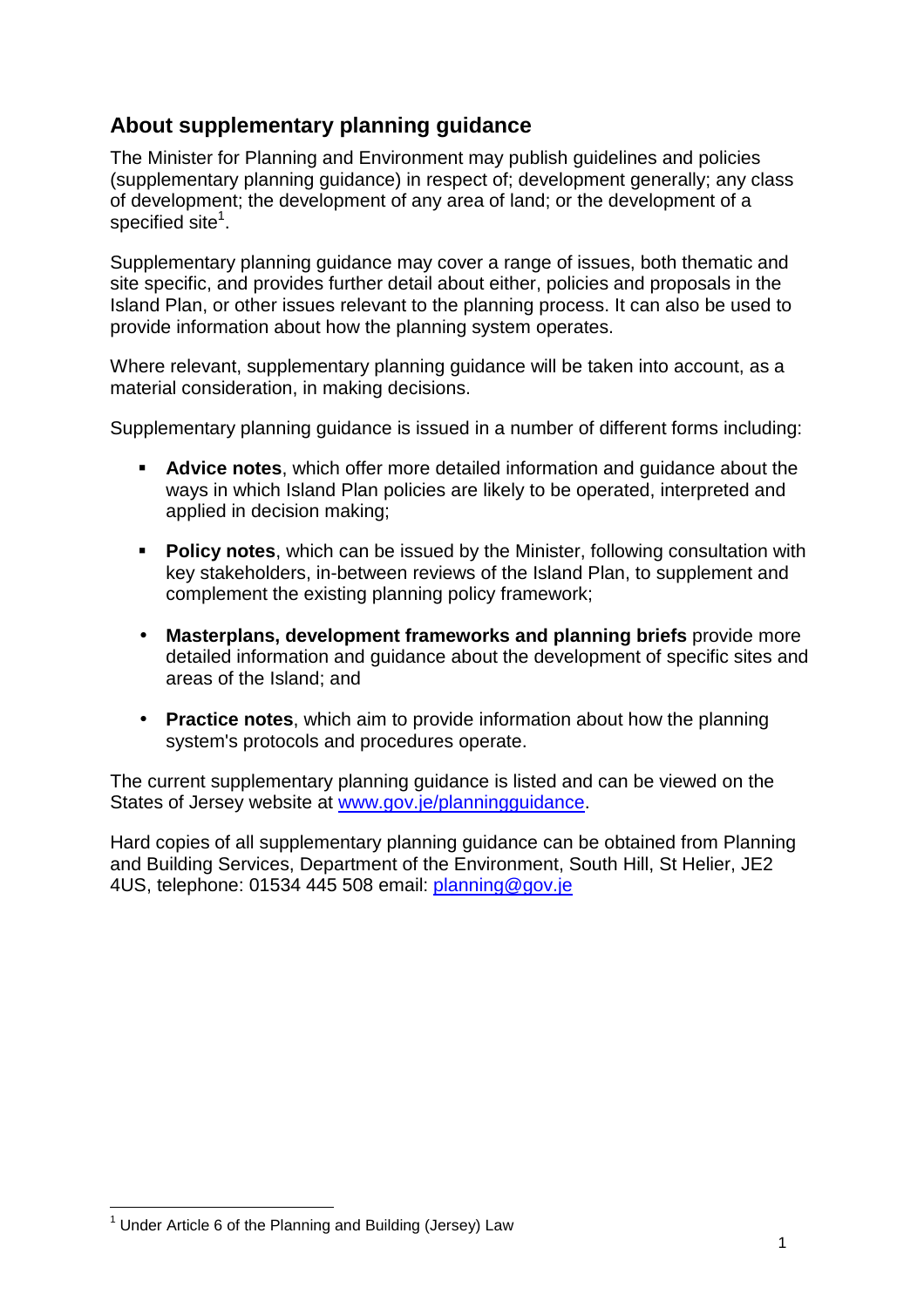## **Contents**

|                                           | Page           |
|-------------------------------------------|----------------|
| 1. Introduction                           | 2              |
| 2. Status                                 | 2              |
| 3. Who is the guidance for?               | $\overline{2}$ |
| 4. Policy context                         | $\overline{2}$ |
| 5. Key principles                         | 6              |
| <b>6. Policy exceptions</b>               | $\overline{7}$ |
| Residential land use and buildings        | $\overline{7}$ |
| <b>Employment land and buildings</b>      | 9              |
| Cultural and tourism attractions          | 13             |
| Renewable energy and minerals development | 14             |
| 7. Permitted development                  | 15             |
| 8. Useful contacts                        | 16             |

**Plan 1**: Coastal National Park 5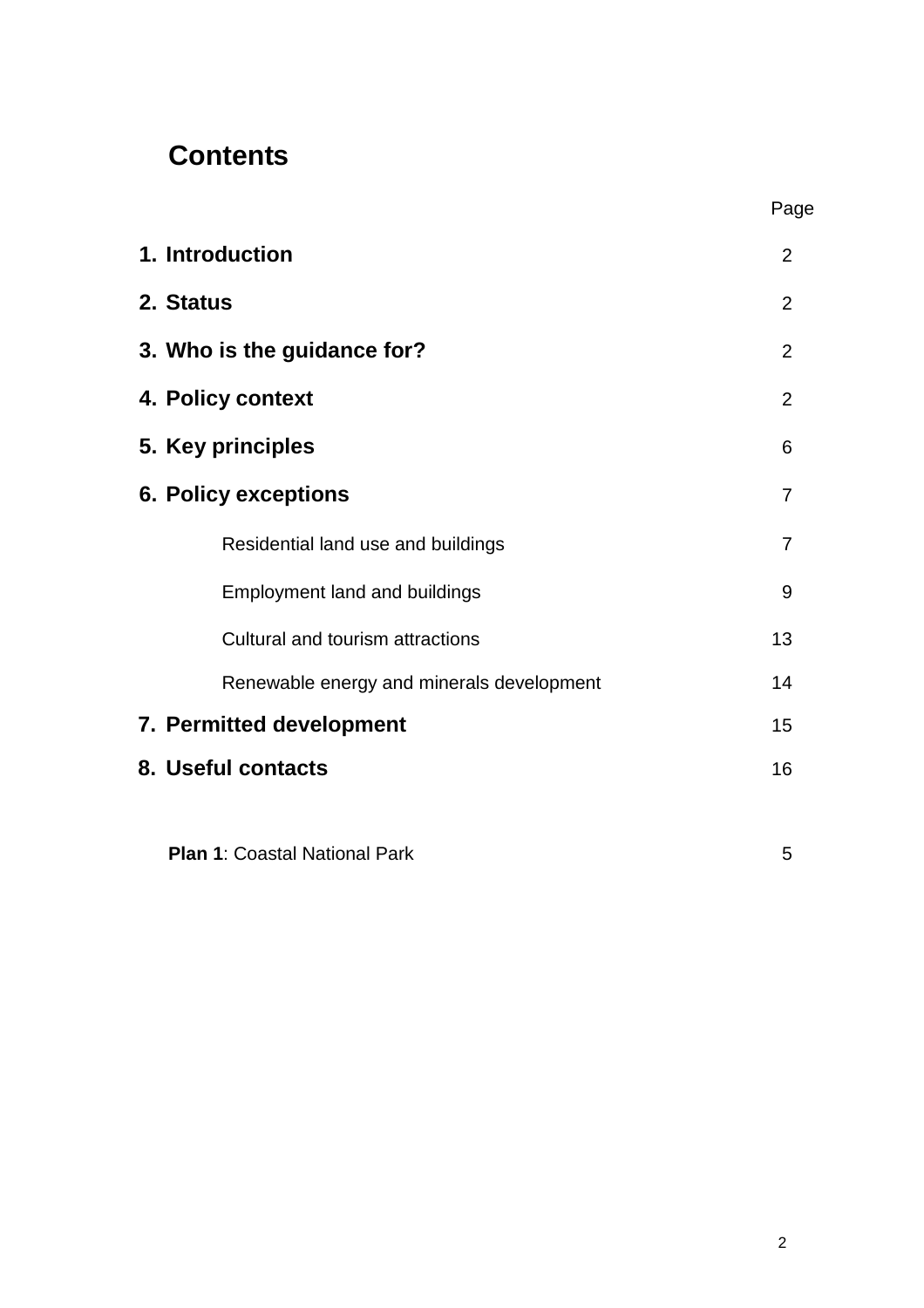### **1 Introduction**

- 1.1 Parts of Jersey's coast and countryside are considered to be of national and international importance. The unique environment of St Ouen's Bay, in particular, has long been recognised as a 'special place' and it, together with other parts of the Island's coast and countryside, have been identified as being of particular landscape value and sensitivity.
- 1.2 A Coastal National Park was designated in the 2011 Island Plan. This embraced all those parts of the Island that are of highly sensitive and valuable landscape quality, including St Ouen's Bay, that are vulnerable to change and damage and which warrant the highest level of protection against development.
- 1.3 In designating a Coastal National Park explicit acknowledgement of the Park as a living landscape was made and clear recognition given to the impact of human intervention upon the evolution of the character of much Jersey's landscape.
- 1.4 Whilst recognising that there is considered to be no capacity to accommodate new development without adverse implications for landscape quality in much of the Coastal National Park there is, however, clear acknowledgement that there are many buildings and land uses within it and that it may be appropriate to permit some development.
- 1.5 This advice note has been prepared to promote clarity and consistency in the application and uses of planning policy in the Coastal National Park, particularly in relation to those exceptional circumstances, provided for by policy, where new development may be permitted.

### **2 Status of this guidance**

- 2.1 This supplementary planning guidance has been prepared in the context of the 2011 Island Plan and is the subject of consultation with the general public and interested parties. It is intended to complement the planning policy framework provided by the 2011 Island Plan and will be reviewed and amended in response to consultation.
- 2.2 Once adopted it will be a material consideration in the determination of planning applications: it may carry some weight, as a statement of Ministerial intent, in the meantime.

### **3 Who is the guidance for?**

3.1 This guidance is for land owners and residents in the Coastal National Park as well as developers, architects and heritage and environmental bodies together with anyone else interested in planning decisions affecting Jersey's most sensitive landscapes. It will also be material to decision-makers.

### **4 Policy context**

- 4.1 The policy context for the determination of planning applications in the Coastal National Park is provided by the 2011 Island Plan. This supersedes both the 2002 Island Plan as well as the St Ouen's Bay Planning Framework (1999).
- 4.2 The strategic policy framework of the 2011 Island Plan is of significance as it provides the context against which all other polices in the Plan are prepared including that which relates specifically to the Coastal National Park. And all of the strategic policies – not just SP4 which deals with the protection of the natural and historic environment – have some relevance and are required to be given consideration and weight in decisions affecting the Coastal National Park.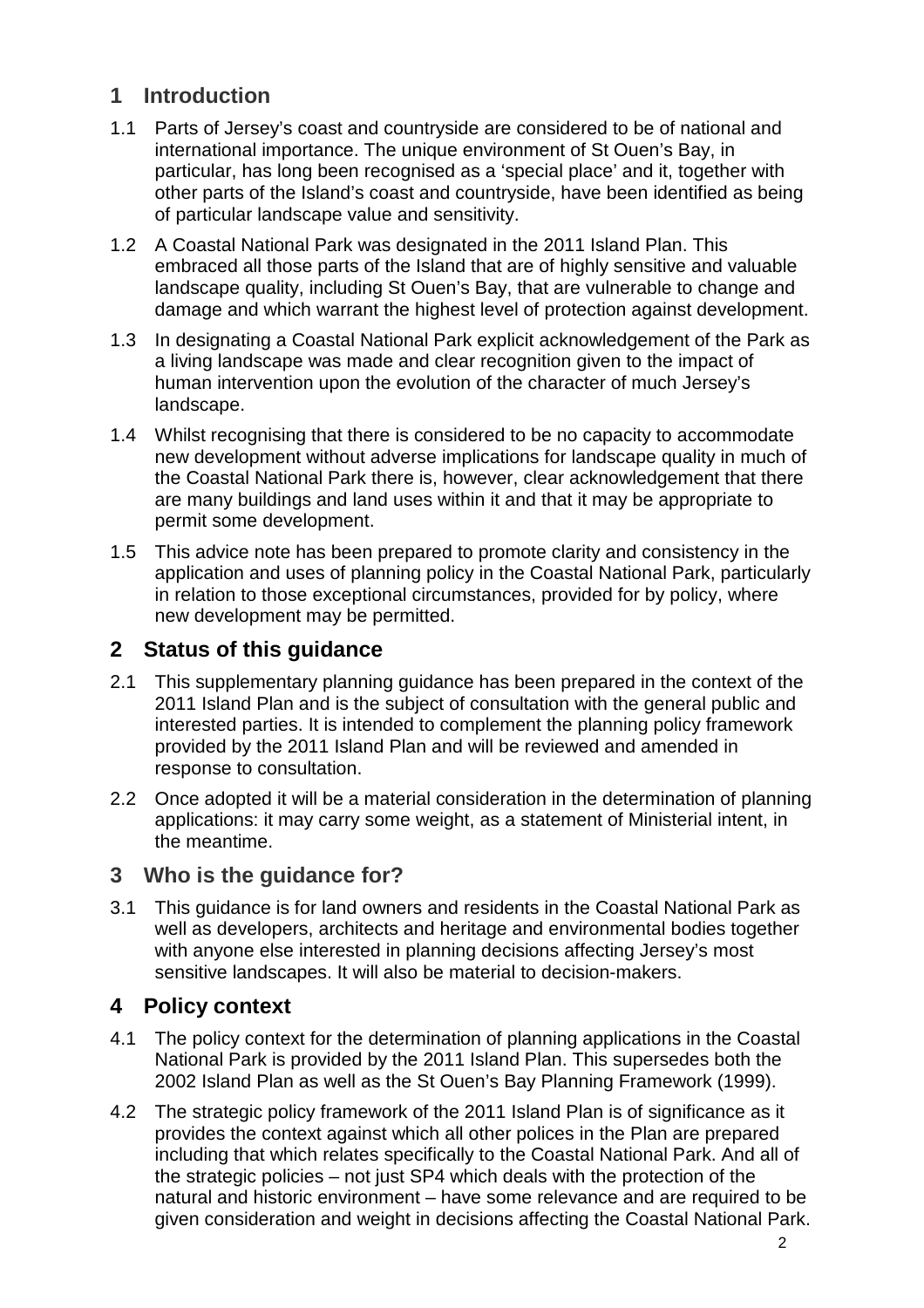Particular consideration should be given to the following aspects of these policies, as follows:

### **Policy SP1: Spatial strategy**

Development will be concentrated within the Island's Built-up Area…Outside the Builtup Area, planning permission will only be given for development:

- 1. appropriate to the coast or countryside;
- 2. of brownfield land, which meets an identified need, and where it is appropriate to do so;
- 3. of greenfield land, in exceptional circumstances, where it justifiably supports parish communities or the rural economy and which meets an identified need and where it is appropriate to do so.

### **Policy SP2: Efficient use of resources**

Development should make the most efficient and effective use of land, energy, water resources and buildings to help deliver a more sustainable form and pattern of sustainable development. In particular:

1. the proposed provision of new development, its spatial distribution, location and design should be designed to limit carbon emissions.

#### **Policy SP3: Sequential approach to development**

A sequential approach to an assessment of development proposals will be applied in support of a more sustainable pattern of development and the more efficient and effective use of land, energy and buildings.

In particular, a sequential approach will be applied to the assessment of planning applications for:

- 3. development where it is essential to provide a coast or countryside location based on a hierarchy of priorities of the Green Zone, followed by the Coastal National Park, together with the Shoreline and Marine Zones;
- 4. the re-use and/or redevelopment of land and buildings outside the Built-up Area in employment use based on a hierarchy of priorities in favour of its use within the economic sector for which permission was originally granted, followed by its use in support of the rural economy, with a presumption against its use or redevelopment for other uses.

#### **Policy SP4: Protecting the natural and historic environment**

A high priority will be given to the protection of the Island's natural and historic environment. The protection of the countryside and character types – which contribute to and define its unique character and identity, will be key material considerations in the determination of planning applications.

#### **Policy SP5: Efficient use of resources**

A high priority will be given to the maintenance and diversification of the economy and to support new and existing businesses,…in the following ways;

1. the protection and maintenance of existing employment land and floorspace for employment-related use.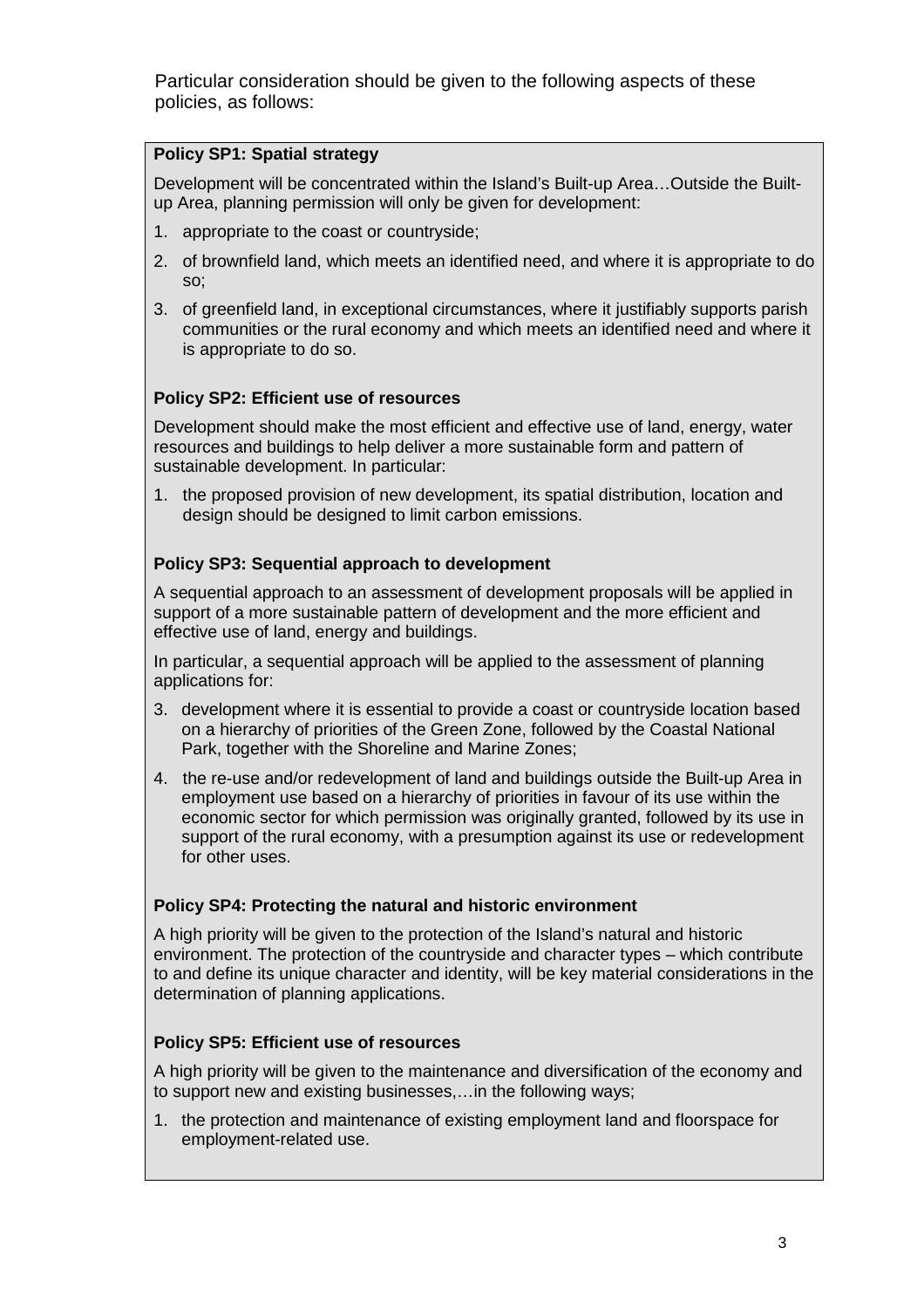#### **Policy SP6: Reducing dependence on the car**

Applications for development…must be able to demonstrate that they will reduce dependence on the private car…In particular, a proposal must demonstrate that;

- 1. that it is immediately accessible to existing or proposed pedestrian, cycle and public transport networks; and
- 2. it does not give rise to an unacceptable increase in vehicular traffic…;
- 3. it is well related to the primary road network.

#### **Policy SP7: Better by deign**

All development must be of high design quality that maintains and enhances the character and appearance of the area in which it is located.

The various components of development will be assessed to ensure that the development proposed makes a positive contribution to the following urban design objectives:

- local character and sense of place.
- 4.3 The principal policy for the consideration of planning applications within the Coastal National Park is provided by Policy NE6.

#### **Policy NE 6**

#### **Coastal National Park**

The Coastal National Park, as designated on the **Proposals Map**, will be given the highest level of protection from development and this will be given priority over all other planning considerations. In this area there will be the strongest presumption against all forms of new development for whatever purpose.

The Minister for Planning and Environment recognises that there are existing buildings and land uses within the Coastal National Park and there will be a strong presumption against their redevelopment for other uses; their extension; and the intensification of their use.

Exceptions will only be permitted where it is demonstrated that:

- 1. extensions to existing residential buildings will not cause serious harm to the landscape character of the area, and where their design is appropriate relative to existing buildings and their context;
- 2. the redevelopment of existing residential buildings would give rise to demonstrable environmental gains and make a positive contribution to the repair and restoration of the landscape character of the area by a reduction in their visual impact and an improvement in the design of the buildings that is more sensitive to the character of the area and local relevance;
- 3. proposals for new or extended cultural and tourism attractions are sensitively related to the distinctive landscape character and heritage of the area.

There will be a strong presumption against the use of commercial buildings for purposes other than which permission was originally granted. Exceptions to this will only be permitted where:

- 4. the existing building can be re-used for an employment-related purpose in support of the agricultural industry or the rural economy, where that use would not detract from the character of the area; and, where this cannot be achieved;
- 5. their demolition and replacement with a new building(s) for another use would give rise to significant demonstrable environmental gains and make a positive contribution to the repair and restoration of the landscape and seascape character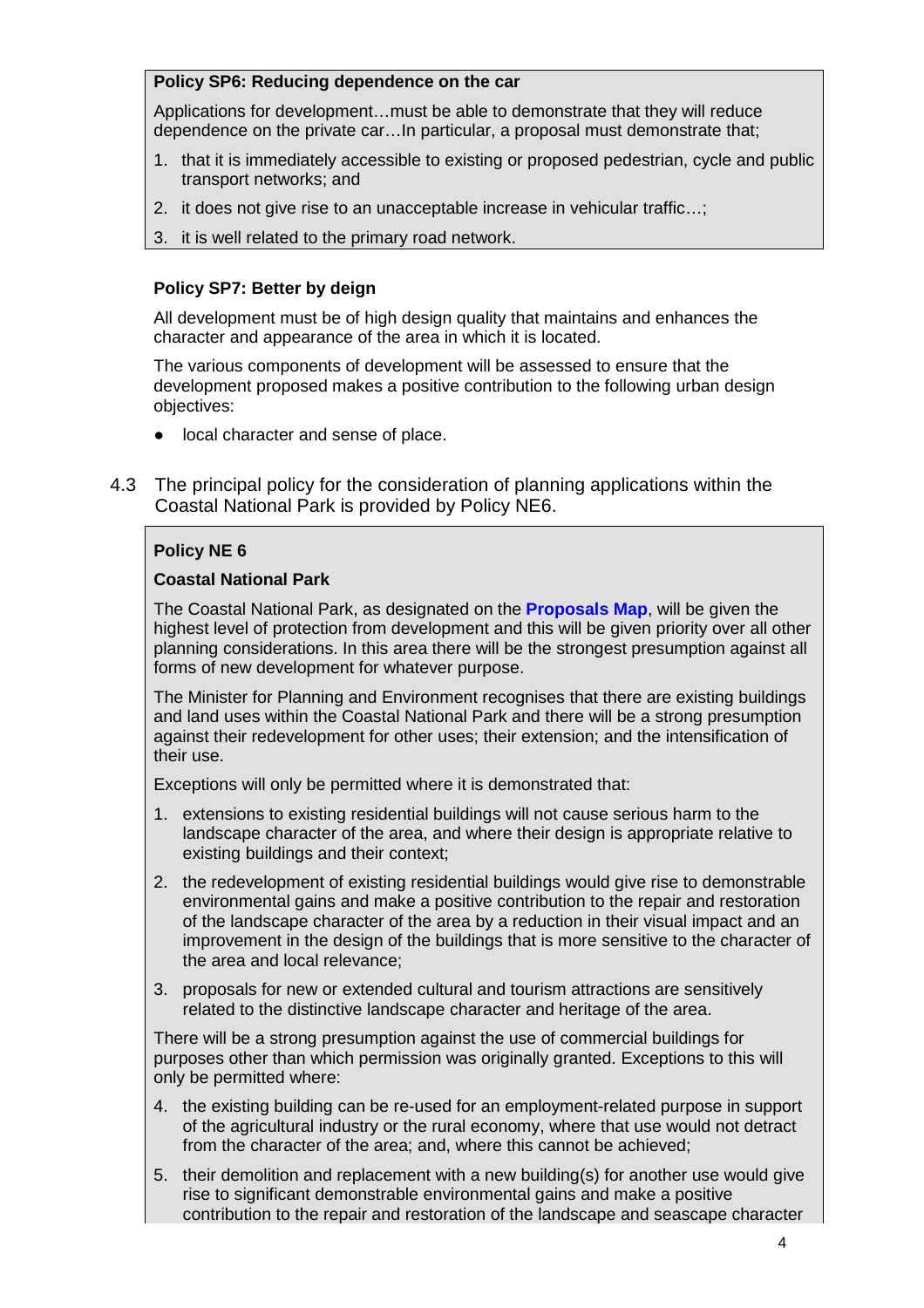of the area through a significant reduction in their visual impact and an improvement in the design of the buildings that is more sensitive to the character of the area and local relevance. It is expected that such improvements would arise, in particular, from significant reductions in mass, scale, volume and the built form of buildings; a reduction in the intensity of use; more sensitive and sympathetic consideration of siting and design which ensured the local relevance of design and materials; and a restoration of landscape character.

The conversion and re-use of other existing buildings for residential purposes will not be permitted in the Coastal National Park, in accordance with, in particular, Spatial Strategy and Reducing Dependence on the Car, and their conversion and re-use for uses other than residential will only be permitted where;

- 6. the development proposals are in accord with Sequential Approach to Development and;
- 7. where they do not have any adverse visual impact and do not significantly intensify the use of land or buildings.

For the avoidance of doubt, there will remain the strongest presumption against:

- a. the change of use of any land to domestic use;
- b. the redevelopment of modern agricultural buildings;
- c. the redevelopment of glasshouses.

The Minister will seek the removal of modern agricultural buildings and glasshouses, where they are derelict and/or redundant, in the Coastal National Park.

Development proposals related to renewable energy production within the Coastal National Park will be considered in accord with Policy NR 4 'Exploratory, appraisal or prototype off-shore utility scale renewable energy proposals' and Policy NR 5 'Off-shore utility scale renewable energy development'.

4.4 The extent of the Coastal National Park is described in full in the 2011 Island Plan (pp.72-74) and delineated in detail on the Island Proposals Map. An outline of the area is illustrated below:



**Plan 1: Coastal National Park (Island Plan 2011)**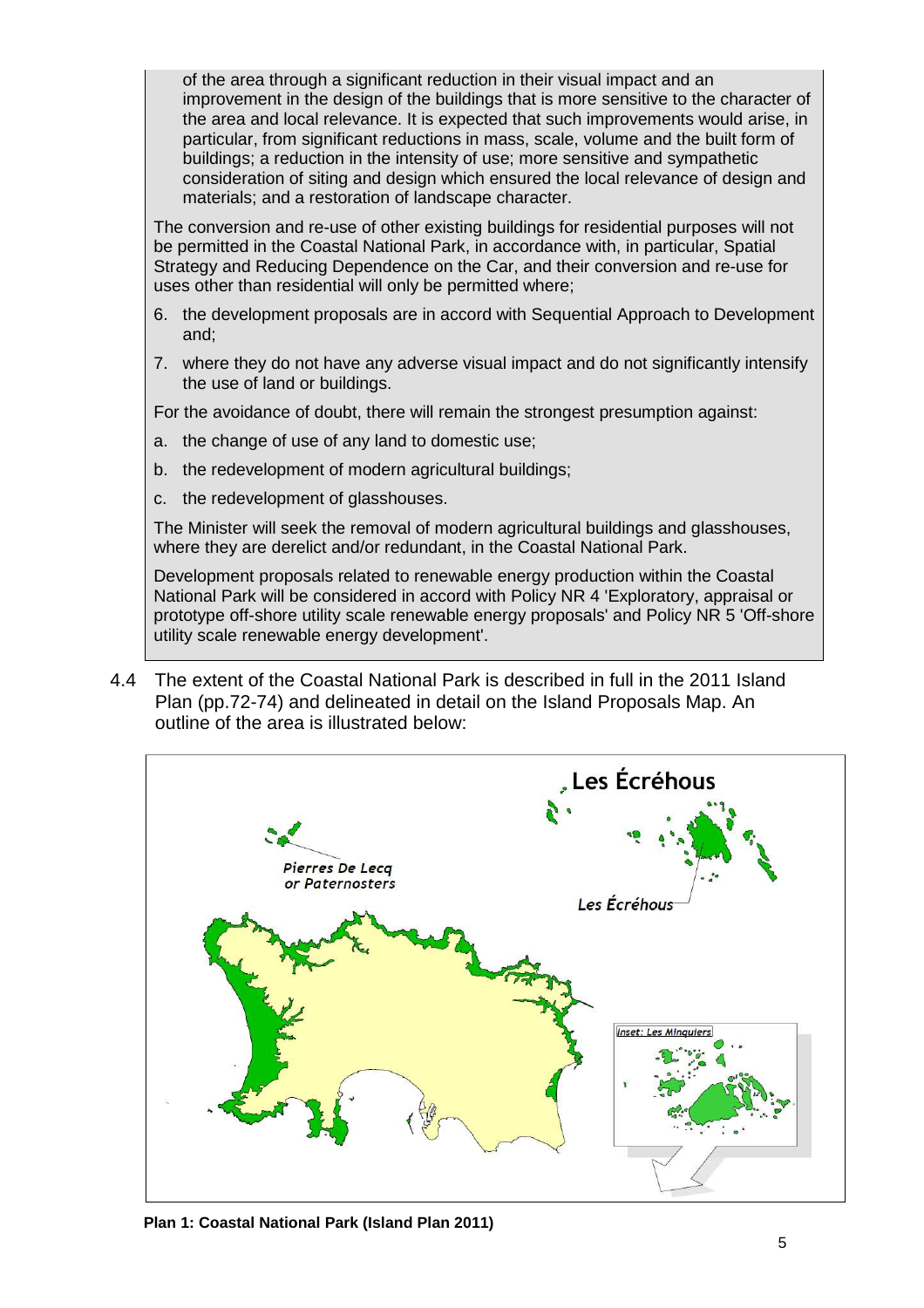4.5 Island Plan policies, in addition to those above, may also be material to the consideration of planning applications where they affect the Coastal National Park: Policy GD1: General development, will likely always be of relevance and, depending upon the nature of the development and its location, other policies about matters such as biodiversity and heritage, amongst others, may require consideration.

### **5 Key principles**

5.1 So what does this policy framework mean in practical terms and how is this extremely strong regulatory regime for new development in Coastal National Park going to be applied in practice? To begin to address this, it is considered helpful to set out some key principles that the Minister for Planning and Environment will adopt and apply in dealing with change in the Coastal National Park.

### **Presumption against all forms of new development**

- 5.1.1 The spatial definition of the Coastal National Park has been largely informed by the Countryside Character Appraisal<sup>2</sup>: this work defined the characteristics of different landscapes in the Island and also informed their capacity to accept change. Those parts of the coast and the countryside within the defined Coastal National Park are those considered to be of such landscape value and sensitivity that they are unable to accept new development without potentially serious harm to their intrinsic landscape qualities.
- 5.1.2 Accordingly, the planning policy regime established for this area provided by Policy NE6 offers the strongest possible presumption against all forms of new development and the extension and/or intensification of existing development.

### **Integrated characterisation**

- 5.1.3 The varied landscape characteristics of the Island's Coastal National Park are the product, however, not just of the visual landscape but of the interactions between physical features (such as topography, geology and climate); the plants and the animals that they support; and the cultural influences of human occupation and management of land over centuries. In this way, integrated characterisation gives equal weight to landscape character; nature conservation concerns; the historical and cultural evolution of an area; and the way that it is used and managed.
- 5.1.4 The interaction of these elements that contribute to the determination of character is described and assessed in the Countryside Character Appraisal. The Minister for Planning and Environment proposes to publish and adopt the Countryside Character Appraisal as supplementary planning guidance (as set out in Proposal 4: 2011 Island Plan). This will be a valuable tool in determining the capacity of specific character areas to accept change and will be an important material consideration for the Minister when assessing development proposals within the Coastal National Park.

### **Management of change**

5.1.5 The 2011 Island Plan clearly recognises the Coastal National Park as a living landscape. And whilst setting out a strong presumption against all of forms of new development for whatever purpose, Policy NE6 provides explicit recognition that there are existing buildings and uses within the Coastal National Park and that it is unreasonable for the Minister for Planning and

 2 Countryside Character Appraisal (1999) Land Use Consultants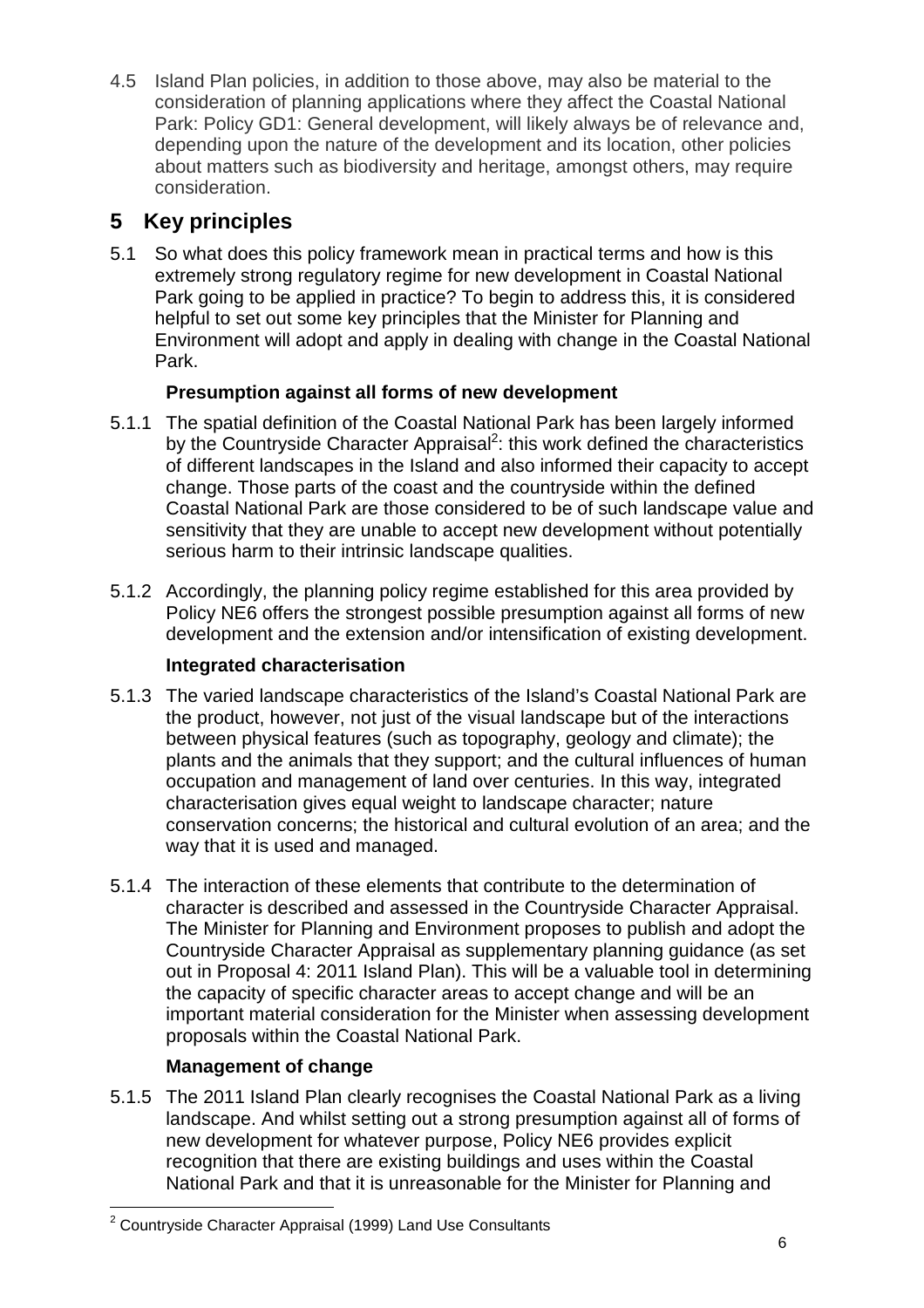Environment to prohibit **all** change in land use and the development of buildings here.

- 5.1.6 The landscape of the Coastal National Park has considerable value and provides a range of benefits which people can enjoy. New development which enhances the public enjoyment of these benefits, provide that it does not detract from the park's landscape quality, may be beneficial.
- 5.1.7 Accordingly, the management of change in the Coastal National Park should not be construed to be entirely prohibitive. It should facilitate and enable change where that offers the potential to repair, restore or enhance landscape character and the understanding and enjoyment of it, in accord with the purposes of the National Park.

### **6 Policy exceptions**

- 6.1 Policy NE6 does **not**, therefore, confer an absolute moratorium on new development in the Coastal National Park: there is, however, a strong presumption against new development and this is the starting point for the consideration of development proposals. The policy recognises that there will be circumstances where it is appropriate and acceptable to permit some forms of new development and it allows for these.
- 6.2 To promote clarity and consistency, the Minister for Planning and Environment wishes to set out how he will apply the exceptions to the presumption against new development in the Coastal National Park, as set out in the policy: further guidance is provided below in relation to the following forms of land use and development:
	- residential land use and buildings;
	- employment land use and buildings
	- cultural and tourism development
	- renewable energy and minerals development

### **6.3 Residential land use and buildings**

6.3.1 It is considered that there are four principal forms of development related to residential land use and buildings and, for the purposes of clarity; these will be considered in turn, as follows:

### **New dwellings and extensions to create a new household**

- 6.3.2 The development of new dwellings in the Coastal National Park is strongly resisted by the planning policy framework provided by the 2011 Island Plan at both a strategic and detailed policy level (the replacement of existing dwellings is covered separately at 6.3.9-6.3.12 below).
- 6.3.3 Furthermore, Policy NE6 does not make explicit provision for extensions to existing residential properties to provide accommodation for dependent relatives (unlike Policy NE7: Green Zone): the creation of new households in the Coastal National Park would run counter to the strategic objectives of the Plan (in relation to the delivery of a more sustainable pattern of development; reducing the need to travel; and reducing dependence on the private car), as well as challenging the general presumption against new development in the Coastal National Park with potentially serious implications for harm to the landscape character of the area.
- 6.3.4 On this basis, the creation of a separate household in the form of either an extension to an existing dwelling; through the conversion of an ancillary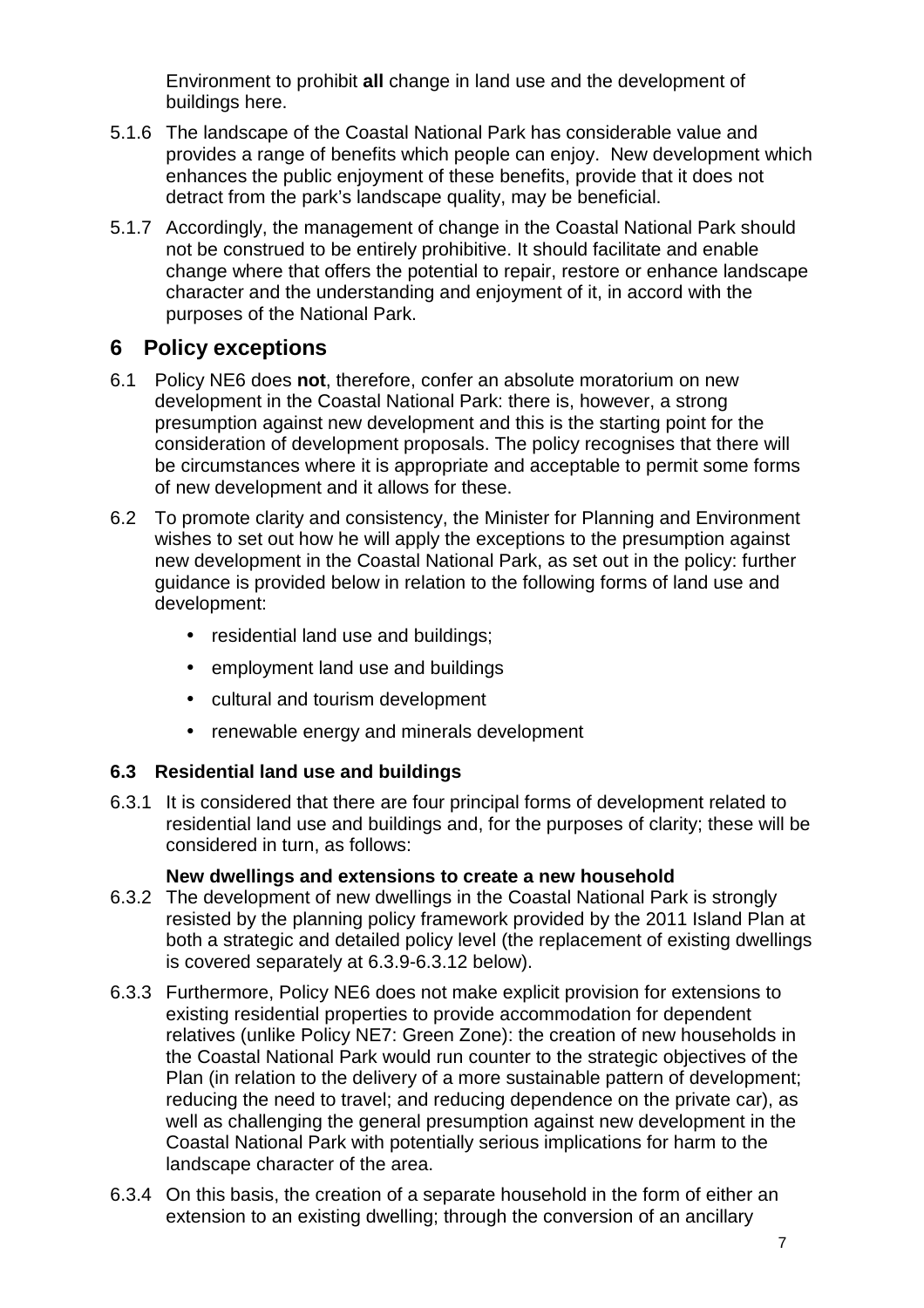domestic building or part of an existing dwelling; or the creation of a new dwelling unit within the curtilage of an existing residential unit, will not be permitted as a policy exception within the Coastal National Park.

### **Extensions to existing residential buildings**

- 6.3.5 It is clearly recognised that the Coastal National Park contains a significant number of buildings within it, many of which are homes, and that it would be unreasonable to resist all forms of development associated with the improvement of people's living space. Because of this, Policy NE6 makes explicit provision for an exception to be made to the general presumption against new development in the case of extensions to existing residential buildings.
- 6.3.6 The Minister considers it appropriate that residents of the Coastal National Park should be able to improve their living accommodation where it is appropriate and acceptable to do so. The key test in these cases is the scale and design of any extension and its potential impact on the landscape character of the immediate area. So each case should be assessed on its merits and, in particular, regard had to the sensitivity of the site, relative to the capacity of the landscape character area (as defined by the Countryside Character Area) that it sits within, to accept change. As a general principle, however, extensions that are of a scale that is equivalent to or greater than the existing dwelling are unlikely to receive favourable consideration: the larger an extension is, the greater its impact is likely to be.
- 6.3.7 Whilst not explicitly referred to in Policy NE6, proposals to extend dwellings by the provision of ancillary buildings and structures, such as garages and outbuildings (which are not in the form of extensions to the principal dwelling house), should be considered in the same manner as extensions, where the key test will be the impact upon landscape character. As with extensions, the larger that ancillary buildings and structures are the greater their impact is likely to be.
- 6.3.8 The provision of ancillary buildings to provide living space for a separate household will not be permitted (see 6.3.2 – 6.3.4 above).

### **Redevelopment of existing residential buildings**

- 6.3.9 The principle of allowing the redevelopment of existing residential buildings in the Coastal National Park is supported by the Minister for Planning and Environment (subject to consideration of Policy GD2: Demolition and replacement of buildings). It is recognised that comprehensive development proposals of this type can offer up the possibility of repairing and restoring the landscape character of the area. This can be achieved by reducing the visual impact of dwellings through an improvement in their design, materials and colour to a form that is more sensitive to the character of the area; and by incorporating local relevance.
- 6.3.10 For residential redevelopment proposals to be acceptable in the Coastal National Park there is a requirement for them to give rise to demonstrable environmental gains, which may be achieved through;
	- a reduction in the visual scale, mass and volume of a dwelling; and/or
	- more sensitive and sympathetic consideration of its siting and design;

and to make a positive contribution to the repair and restoration of the landscape character of the area which may be achieved by;

• reflecting the distinctiveness of the character area in the form, material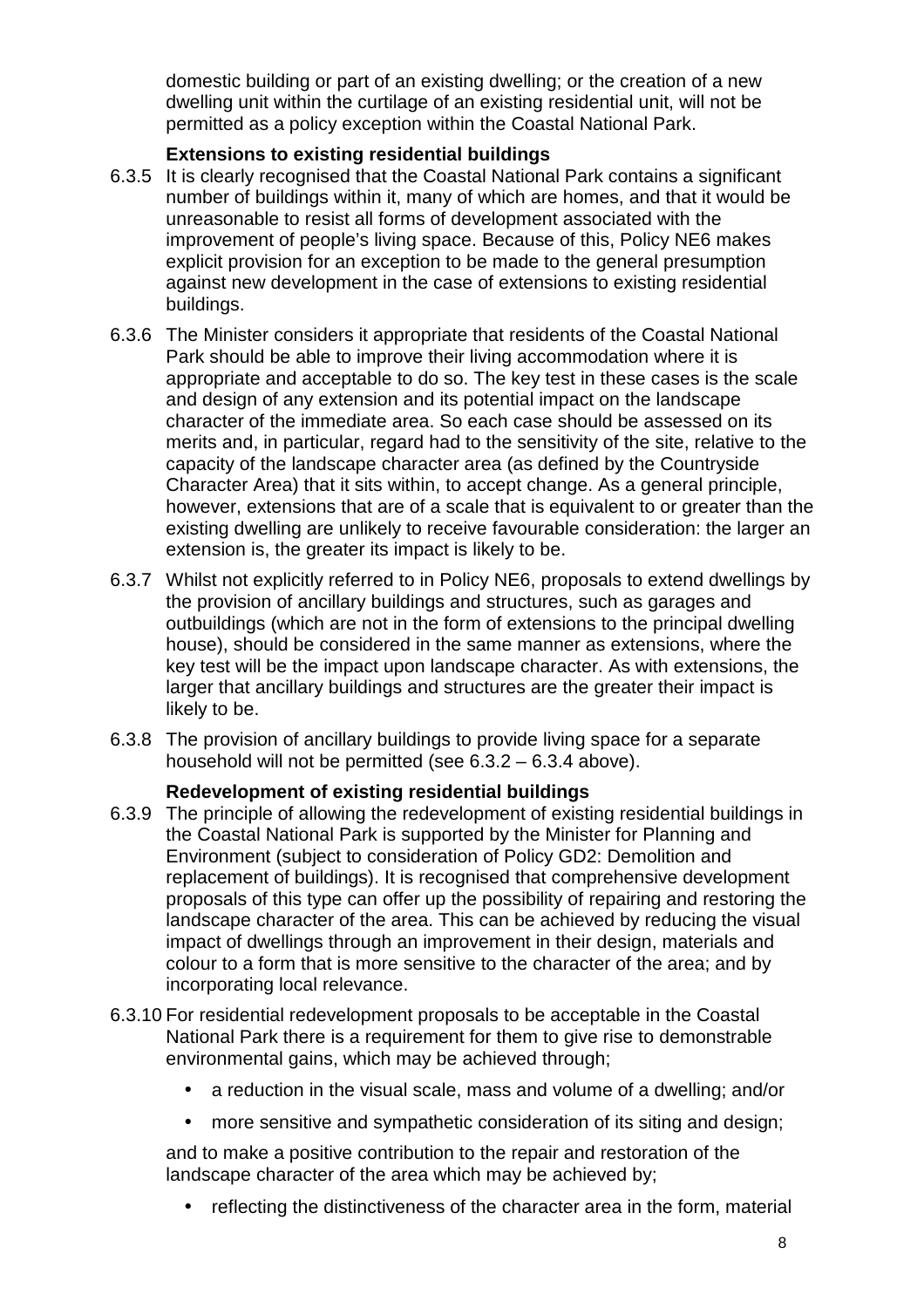and finish of the building; and/or

- addressing some of the management threats and priorities identified in the Countryside Character Appraisal for that character area. The Minister expects that any redevelopment in the Coastal National Park would contribute directly (or indirectly through the use of planning obligation agreements) to the restoration of landscape character.
- 6.3.11 The Minister does not consider it appropriate to set out any general guidelines about the size of any new dwelling relative to that which existed previously: the key determinant will be the impact of redevelopment on the landscape character of the area. This relates to the design of the building and, in particular, its siting, use of materials, colour and form (it may even be that an increase in the scale of a building may improve its appearance in the landscape).
- 6.3.12 Owing to the requirement for any comprehensive residential redevelopment to deliver demonstrable environmental gains it is unlikely that proposals which seek to significantly increase the intensification of use of an existing dwelling will be supported, either from a consideration of its visual impact or in terms of the likely increased trip generation from a new home with significantly increased occupancy.

### **Extension of domestic curtilage**

- 6.3.13 In accord with the strong presumption against new development in the Coastal National Park, the Minister does not consider the extension of domestic curtilages to be acceptable.
- 6.3.14 Small-scale changes like the extension of a domestic curtilage can have an impact on the sense of wilderness, isolation and remoteness which are important qualities in parts of the Coastal National Park. Furthermore, the incremental loss and erosion of landscape character to domestication can seriously undermine the quality and cohesion of a landscape character area. The strongest presumption against this form of development will, therefore, be maintained.

### **6.4 Employment land use and buildings**

- 6.4.1 Whilst comprised of the Island's most visually sensitive landscapes, the Coastal National Park is undoubtedly a product of the interaction between human and natural influences: the economic history of the Island, together with political and social influences, has been instrumental in shaping the landscape that we find today. The Coastal National Park remains a working environment in many places and a number of land uses and buildings within it perform an employment and economic function.
- 6.4.2 Economic growth and diversification are key objectives of the 2011 Island Plan and policies within the Plan (at SP5, E1 and ERE1 respectively) seek to ensure that existing employment land and premises are maintained and protected. This section of the guidance sets out how proposals affecting employment land and buildings in the Coastal National Park will be considered in relation to proposals to extend or intensify their use and to change their use, both through redevelopment and conversion.

### **Extension and intensification of use**

6.4.3 Owing to the sensitivity of the landscape it is likely that, even under previous planning policy regimes provided by earlier Island Plans, specific exceptions may have been made to support the establishment and growth of economic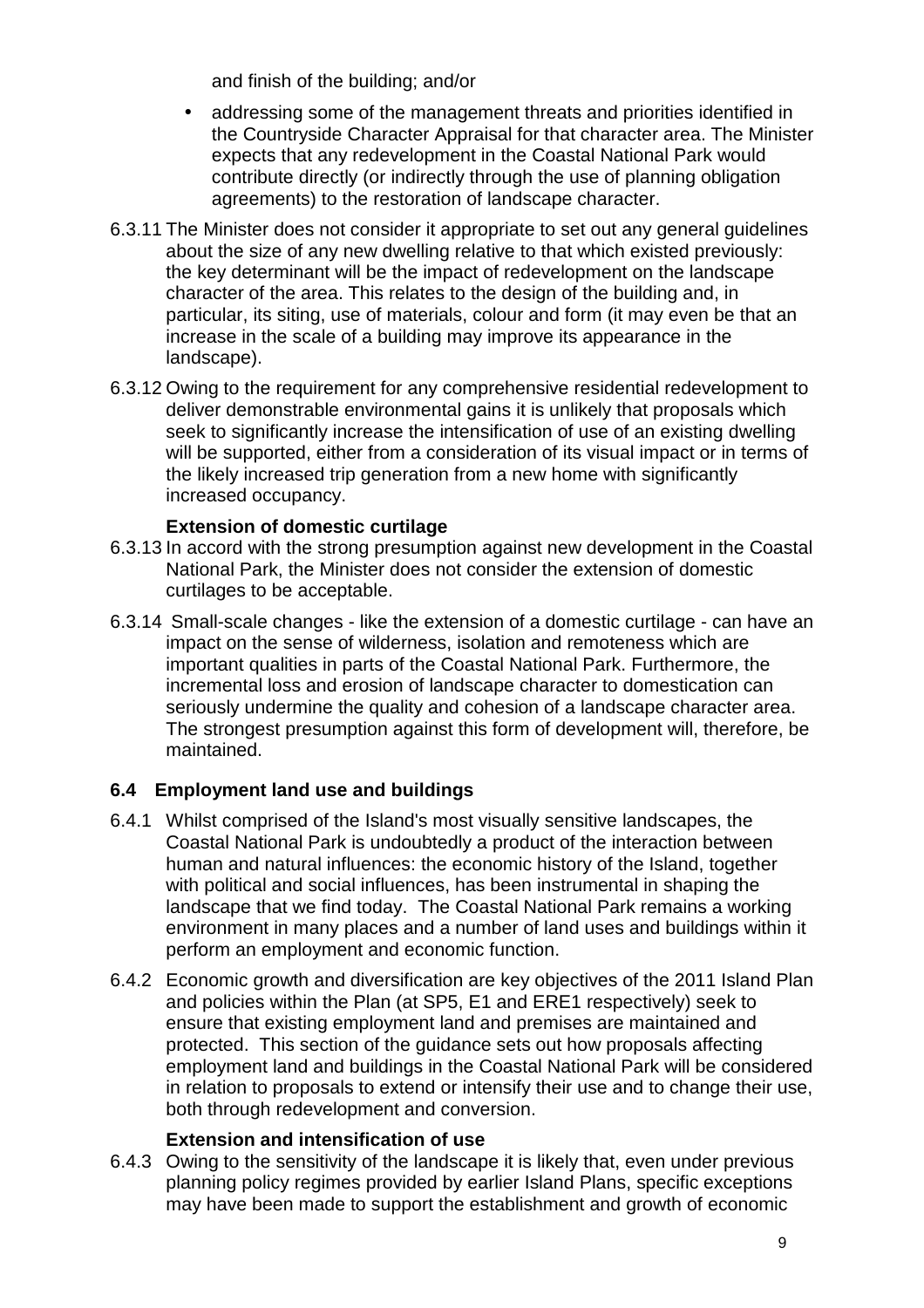activity in what is now defined as the Coastal National Park, based on specific locational requirements. This is likely to be the case for the development of tourism and agricultural uses in sensitive locations in the countryside and around the coastline which have been permitted to support major sectors of the Island's economy.

- 6.4.4 The sensitivity of the landscape character of the Coastal National Park will act as the primary consideration for the Minister in the assessment of development proposals to extend or intensify existing employment land uses or buildings in the Coastal National Park, including tourism and agricultural uses, in accord with the strong presumption against new development. A case will need to be made, which sets out why a coastal or countryside location is required in respect of specific economic land use and building development proposals in the Coastal National Park: the Minister may require the applicant to set out what alternative locations for new development have been considered as part of the assessment of a planning application.
- 6.4.5 Where there is an overriding justification to support further development of economic uses and buildings in the Coastal National Park the visual impact of extensions to buildings will be the key material consideration. Sensitive and sympathetic consideration of siting, design, form, material and finish of any building extensions will be required. It is unlikely that completely new buildings that are related to an existing economic use will be supported unless there is a compelling visual justification to provide additional floorspace in this way (as opposed to an extension or intensification of the use of an existing building(s)).
- 6.4.6 The implications of any development proposal which will intensify an existing employment use in the Coastal National Park will need to be considered in terms of the generation of additional travel and traffic, at a strategic level, and noise and disturbance at a local level, particularly where buildings or uses can adversely affect the sense of wilderness, isolation and remoteness in the Coastal National Park. Any intensification of use which has visual implications will also require careful consideration relative to its implications upon the landscape character of the area.

### **Change of use of employment land and buildings**

- 6.4.7 Policy NE6 sets out a strong presumption against the change of use of employment land and buildings for purposes other than which permission was originally granted. This is because a specific economic justification would likely have been made to permit the establishment and/or growth of an employment-related use in such a sensitive location in the first place. In such circumstances, the Minister considers it appropriate that, as far as possible, employment land and buildings should remain in the use for which consent was originally granted.
- 6.4.8 On this basis, and in accord with Policy E1 of the Plan, any proposals to change the use of employment land and buildings in the Coastal National Park (except where they are buildings used predominantly for tourism accommodation or offices) will need to be supported by appropriate evidence that the existing employment use is no longer viable, having regard to market demand. The evidential requirements for any such proposal are set out in the supplementary planning guidance Protection of employment land (draft published February 2012).
- 6.4.9 Where a change of employment use is supported by evidence that the existing use is no longer viable (or where the building is predominantly used for tourism accommodation or office use) Policy NE6 permits an exception to be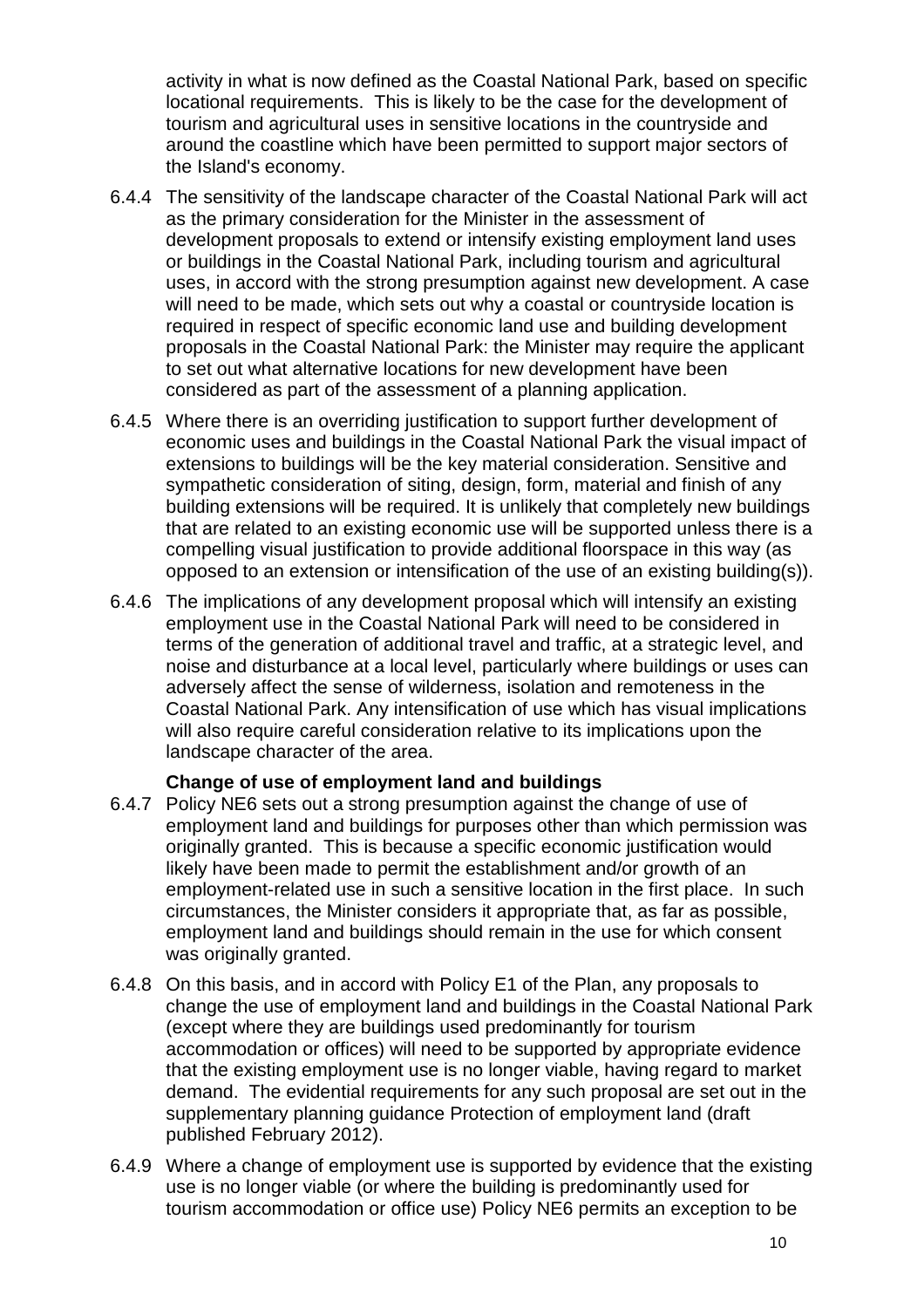made for a change of use to another employment-related use in the Coastal National Park where their use requires a coastal or countryside location and which supports the rural economy. This approach accords with Island Plan Policy SP3(3) and (4): the nature of the proposal should be assessed relative to the objectives of the Rural Economy Strategy<sup>3</sup>.

6.4.10 It is generally envisaged that this particular exception to the general presumption against development in the Coastal National Park will involve limited physical alteration to land and buildings and/or the intensity of the use of any operation. The implications of any such change of use, visually and for the character of the area, as defined in the Countryside Character Appraisal, will remain to be the Minister's key determinants in any such proposal.

### **Redevelopment of employment land and buildings to other nonemployment use**

- 6.4.11 Within the general presumptions against new development in the Coastal National Park and of maintaining employment land and buildings in their original or alternative employment uses, Policy NE6 recognises that there is potentially positive environmental gain to be secured by allowing the comprehensive redevelopment of some employment buildings, involving their complete or partial demolition and the development of new buildings and/or uses. The Minister acknowledges that managing an exception to a general presumption against any development in the Coastal National Park such as this, is challenging, and that it is important to be clear about the benefits that any such development proposal might bring.
- 6.4.12 Before doing this, it is worth restating that Policy NE6 does not permit the redevelopment of modern agricultural buildings or glasshouses in the Coastal National Park (except where a change of use without significant physical alteration to the building and/or intensification of its use is involved to another employment activity that requires a coastal or countryside location): where these particular buildings in the Coastal National Park are derelict, the Minister will seek their removal and the restoration of land to its original condition.
- 6.4.13 In all other instances the complete or partial demolition of an employment building and the development of new buildings to another use in the Coastal National Park may be permitted where the following benefits can be secured:
	- **significant reduction in visual mass, scale and volume** this might be achieved by a reduction in the mass and scale of buildings in the landscape.

Opportunities may arise to remove uncharacteristically large buildings such as hotels or other tourism related buildings - from the landscape, through their redevelopment and replacement with lesser buildings that are more sympathetic to the character of the area and which sit better in the landscape.

Similarly, the Minister would expect to secure significant reductions in the level of floorspace provided as part of any redevelopment scheme with a view to reducing the intensity of the use of the redeveloped site and a reduction in, for example, trip generation, from the site;

• **reduction in intensity of use** - it is likely that most pressure will come to redevelop employment-related buildings into residential use in the Coastal National Park. The provision of new homes around the Island's

 3 Rural Economy Strategy 2011-2015 (January 2011)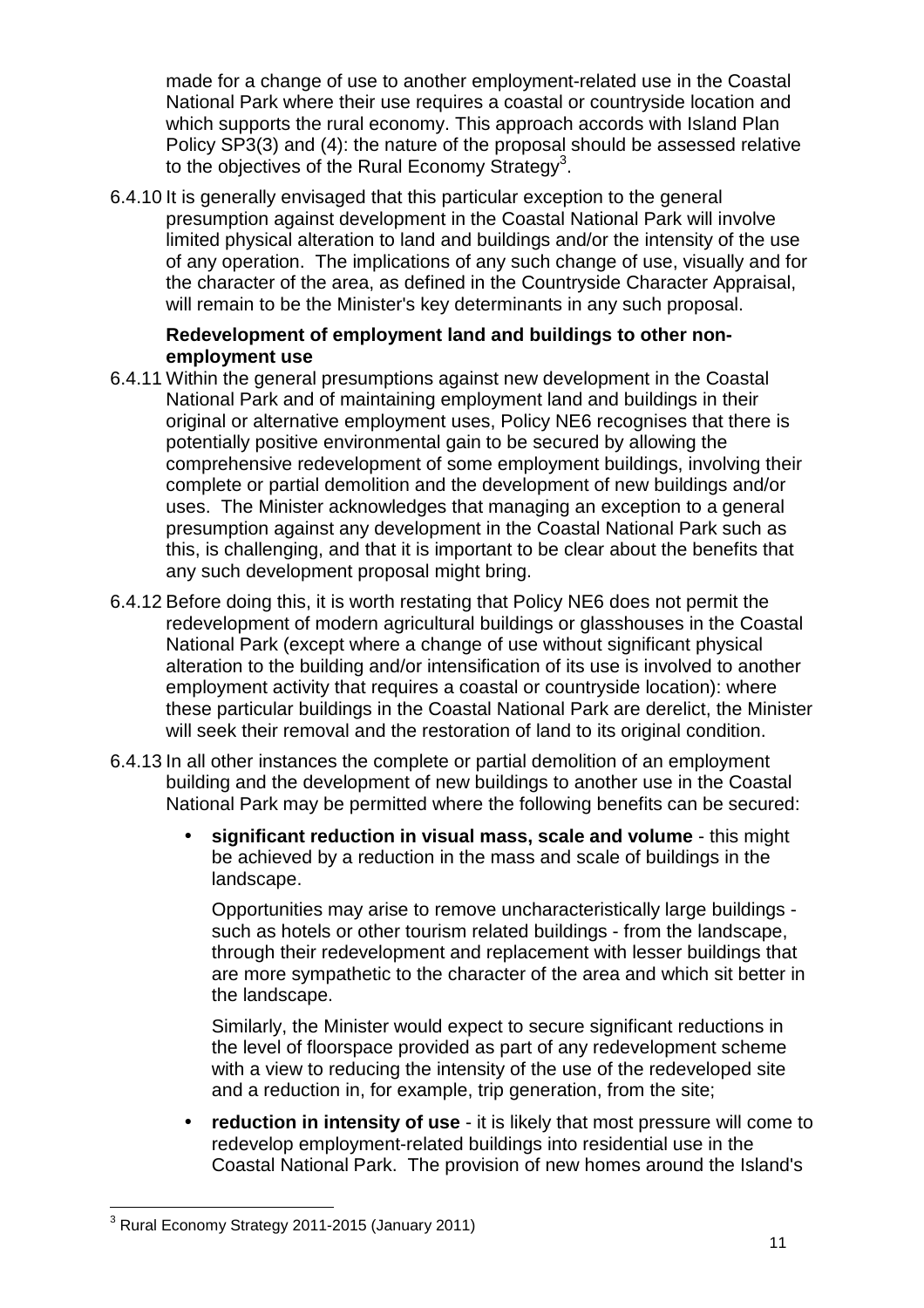under-developed coastal extremities, where the availability of services, amenities and public infrastructure is limited, does little to contribute towards the attainment of a more sustainable pattern of development in the Island.

Any permission for redevelopment for residential use will, therefore, only be permitted where the residential yield is extremely limited.

 The sustainability of a proposal at a strategic level will be a material consideration and the Minister will require evidence to show how this has been assessed: a net reduction in demand/impact should be secured by any redevelopment scheme. This might include comparison of the input of each use upon public infrastructure and could include, for example, the comparison of the trip-generation of a former hotel against the intensity of use of that proposed.

- **more sensitive and sympathetic consideration of siting and design**: - there is ample evidence of poorly sited and designed buildings and additions to buildings, around the Island's coastline. Redevelopment offers the opportunity to recreate a more sympathetic development in the landscape and the Minister would expect new buildings to reflect the principles of good design, as set out in the Jersey Design Guide<sup>4</sup>. Buildings must, in particular;
	- o demonstrate an understanding of context they must be mindful of it and respectful of it, particularly where they are sited in a sensitive landscape context;
- **a positive contribution to the repair and restoration of the landscape character of the area**: - this may be achieved by;
	- o reflecting the distinctiveness of the character area in the form, materials and finishes, including colour, of the building; and/or
	- o addressing some of the management threats and priorities identified in the Countryside Character Appraisal for that character area.

The Minister will publish supplementary planning guidance based on the Countryside Character Appraisal providing advice about how each area can be restored and enhanced. The Minister expects that any redevelopment in the Coastal National Park would contribute directly (or indirectly through the use of planning obligation agreements) to the restoration of landscape character.

6.4.14 It is worth re-stating that for all employment uses in the Coastal National Park, other than tourism accommodation and office use, there is a need to demonstrate that a continuation in an appropriate employment use is unviable before redevelopment to a non-employment use will be considered.

### **Conversion to residential use**

- 6.4.15 In the Coastal National Park there is a general presumption against the loss of employment land and buildings to residential use set out in Policy NE6 and supported by Policy SP3: Sequential approach to development, and Policy E1: Protection of employment land.
- 6.4.16 Where the redundancy of employment use is proven or where the proposal involves the conversion of offices and tourism accommodation, (but excluding modern agricultural buildings and glasshouses), exceptions to the

 4 Jersey Design Guide (2008)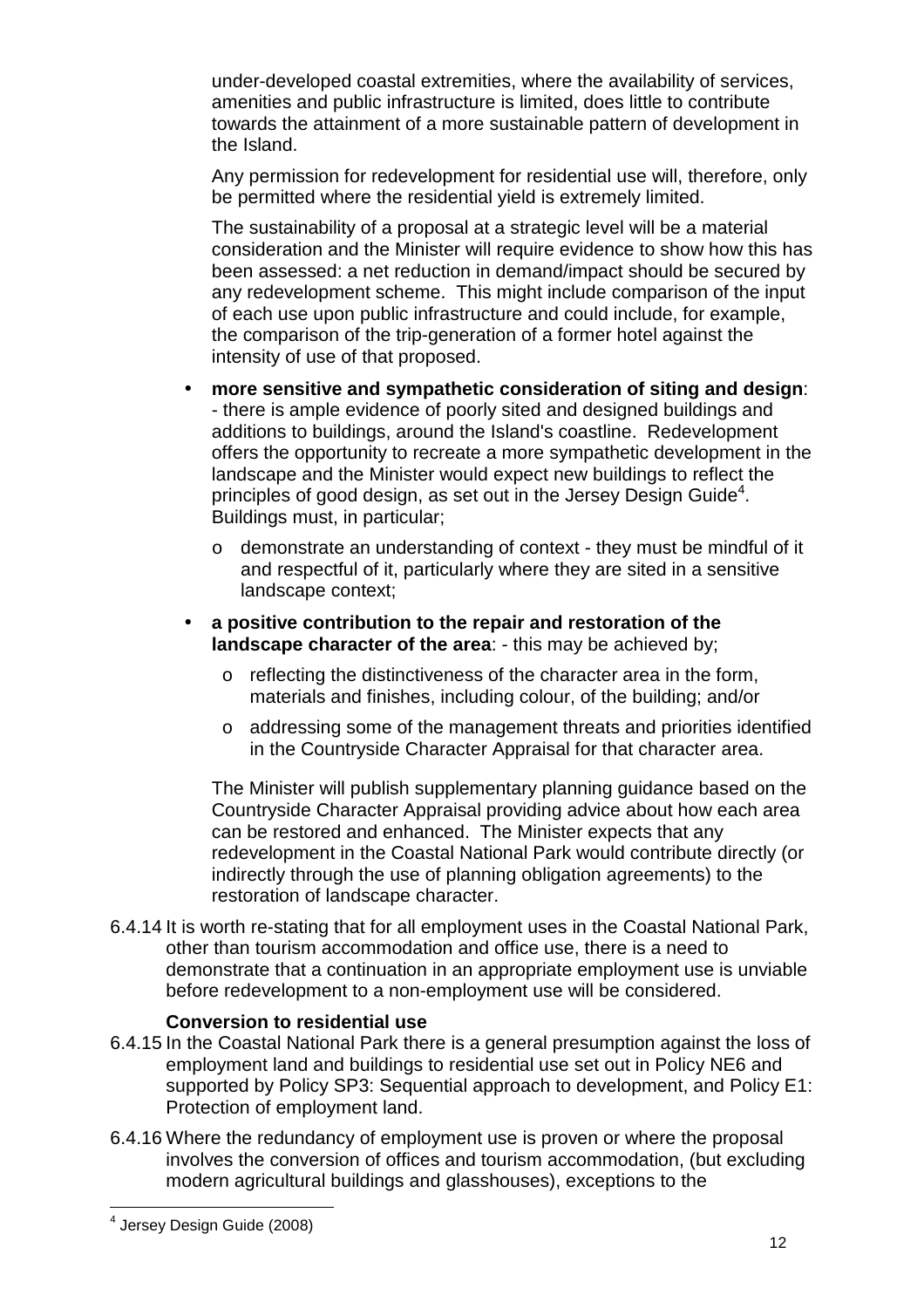presumption against the conversion and re-use of an employment building, where it involves little or no physical change to it, may be looked at more favourably where any such scheme delivers benefits related to a reduction in the intensity of use of the site.

- 6.4.17 With specific regard to former hotel sites, the Minister would expect to secure significant reductions in the intensity of use of these buildings where they are proposed for conversion to residential use, as opposed to comprehensive redevelopment involving demolition and building anew: the justification for this approach is based on the fact that permission is likely to have been granted for hotel use, and/or an expansion of either an original residential or hotel use, on a site where permission for a large extent of residential development would not normally have been countenanced. In such circumstances, and in accord with the strategic objectives of the Plan to deliver a more sustainable pattern of development in the Island, the Minister considers it appropriate to seek to secure a significant reduction in the intensity of use and the level of residential occupation of these buildings where they are proposed for conversion.
- 6.4.18 The Minister will also have careful regard of the visual implications of any such change where there is a requirement to make specific provision of external space –in the form of car parking and amenity space in particular - to serve each household. The Minister would seek to ensure that there are no adverse implications of any such provision on the landscape character of the area but rather, will seek to ensure a positive contribution to the repair and restoration of landscape character, as set out at 6.4.13 above.

### **6.5 Cultural and tourism uses**

- 6.5.1 One of the purposes of the Coastal National Park is to promote opportunities for the understanding and enjoyment of its special qualities which inevitably creates a tension with the other purpose of the Park, which is to ensure that its special qualities – in the form of its natural beauty, wildlife and cultural heritage – are conserved and enhanced. Managing this tension successfully requires the Minister to ensure that new or extended cultural and tourism development in the Coastal National Park is sensitive and proportionate to the fragility and vulnerability of the landscape within which it might take place.
- 6.5.2 The Countryside Character Appraisal is a valuable tool in this respect. It identifies some of the development and management threats to the character of each area within the Coastal National Park, as well as the potential capacity for change. It can, therefore, be used to inform decisions in relation to development proposals and their implications for subsequent use of different parts of the designated area.
- 6.5.3 Given the strong presumption against development in the Coastal National Park it is considered worth stating that the favourable consideration of any exceptions permitted under that part of Policy NE6 related to the provision of new or extended cultural and tourism attractions is going to be related to those forms of development and use that have a very limited impact upon the landscape character of the area.
- 6.5.4 The types of uses and forms of development that might fit into this category of development include proposals which are based upon the use and enjoyment of the environmental and heritage assets of the National Park and are likely to be related to informal recreation, leisure and tourism.
- 6.5.5 The provision of interpretative facilities and access infrastructure will only likely be considered favourably where it is designed to minimise visual impact and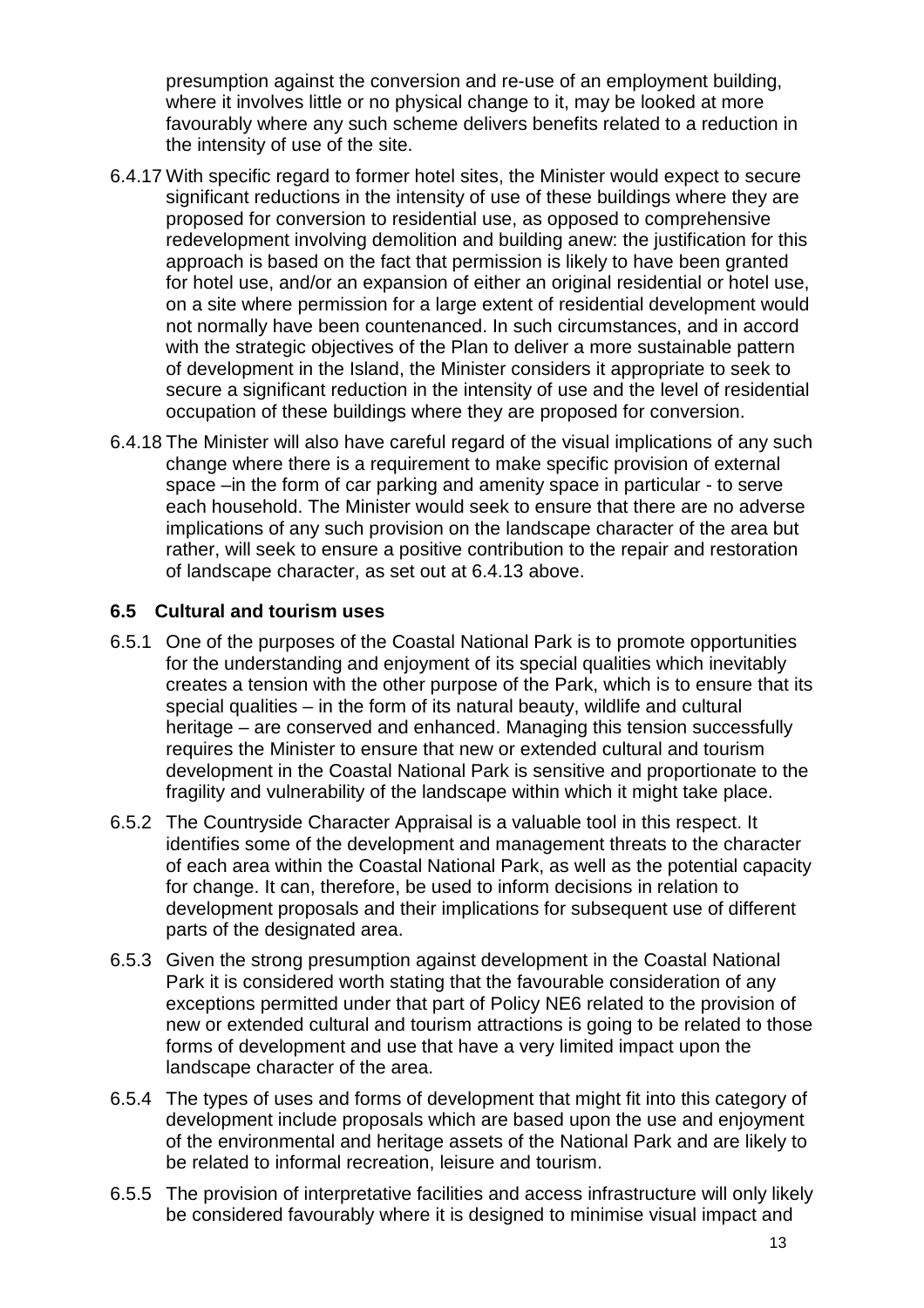where there are no unduly adverse effects upon sensitive environmental or heritage assets.

- 6.5.6 Similarly, proposals involving a change of use of land to enable activity-based tourism and leisure pursuits will be considered relative to their impacts upon the sensitivity of environmental and heritage assets, as well as the implications of greater levels of more active use of land within the National Park, where the qualities of remoteness and peacefulness may be particularly significant.
- 6.5.7 Leisure and tourism activities can generate a requirement for ancillary services and buildings and it is acknowledged that a number of these types of facilities – such as cafés, bars, kiosks and toilets – already exist in parts of the Coastal National Park. Proposals to extend or intensify existing facilities in the Coastal National Park will fall to be considered in the same way as any other employment use, as set out at 6.4.3-6.4.6 above.
- 6.5.8 Likewise, proposals for the comprehensive redevelopment of existing leisure and tourism facilities, where they are to be retained in the same use in the Coastal National Park, will be assessed against the following criteria in particular (as set out at 6.4.13 above), and will be expected to deliver:
	- **more sensitive and sympathetic consideration of siting and design; and**

### • **a positive contribution to the repair and restoration of the landscape character of the area.**

- 6.5.9 Whilst recognising that there will need to be a sound economic case for investment in the redevelopment of existing tourism and leisure uses and buildings that already exist in the Coastal National Park to take place and given the general presumption against new development, favourable consideration is only likely to be given to redevelopment schemes which seek to increase the size or intensity of use of any facility where the mitigation of the adverse impacts of such change, through design and landscape repair, are competently addressed.
- 6.5.10 On the basis of the strong presumption against new development in the Coastal National Park, proposals for new buildings associated with the introduction of new cultural and tourism attractions are unlikely to be favourably considered. The only exception to this may be the introduction of small scale buildings or structures, such as beach kiosks. The potential visual implications of these developments and the infrastructure required to support them; together with their impact upon the intensity of the use of the area, will require careful consideration relative to the sensitivity of the area's landscape character. It is unlikely that they will be favourably considered where they are highly visible in the landscape and/or unscreened by landscaping; and where there are no existing formal car parking and/or toilet facilities in close proximity.

### **6.6 Renewable energy and minerals development**

6.6.1 The Island Plan provides a comprehensive planning policy regime, identifying the requirements for environmental impact assessments to be undertaken, relative to any proposals related to the generation of renewable energy and the extraction of minerals, at policies NR4-6: Renewable energy and MR3: New or extended mineral workings, where the impact on the Coastal National Park, where relevant, would be a significant material consideration.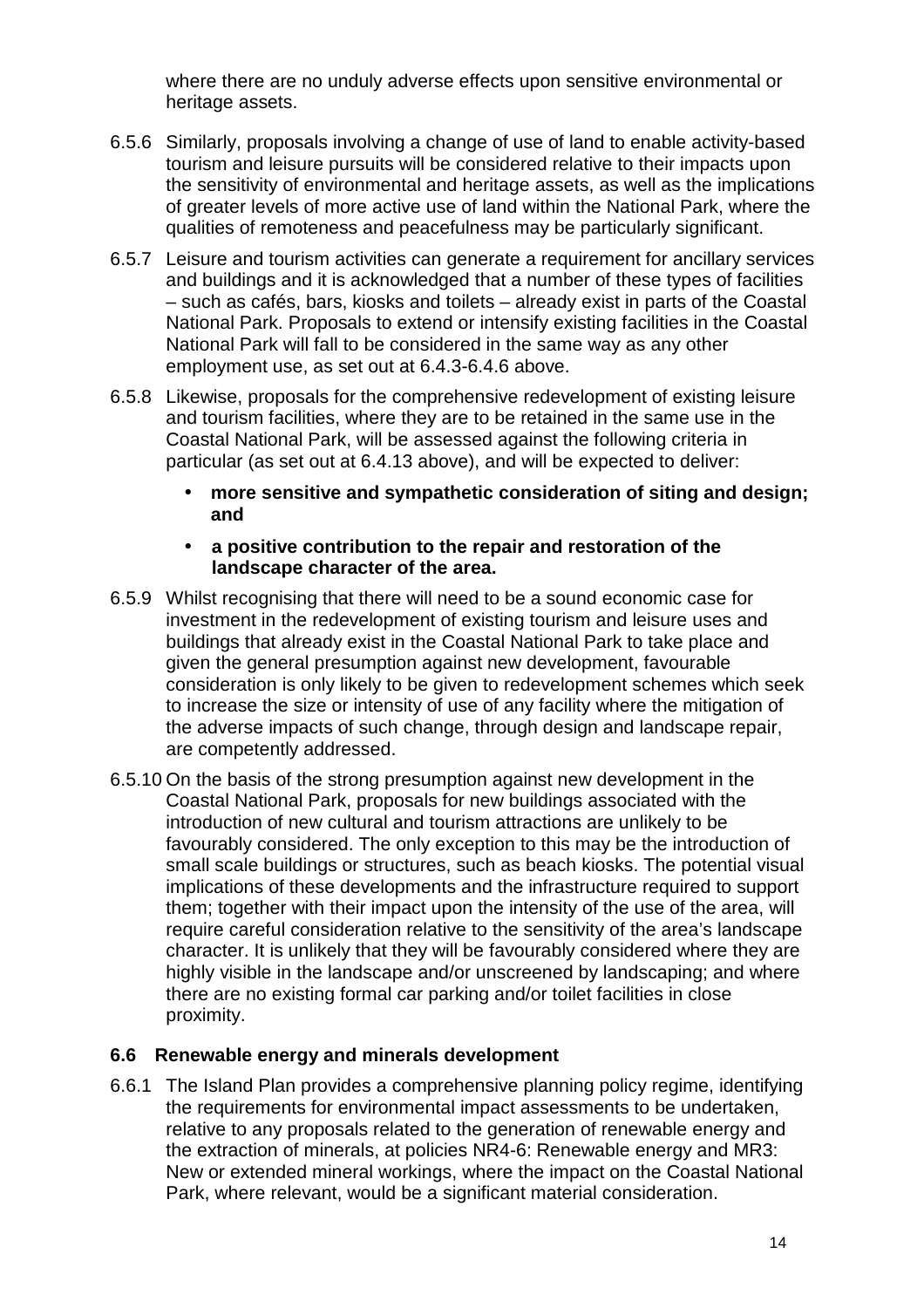### **7 Permitted development**

- 7.1.1 The sensitivity and vulnerability of the landscape within the Coastal National Park is well-documented and the impact of change an issue of concern to many. In some parts of the National Park, where there is considered to be no capacity for change without undue harm to landscape character, even small changes can have an impact on sense of wilderness, isolation and remoteness. Because of this, the Minister for Planning and Environment proposes to review the permitted development rights that are available to all building types and land uses within the Coastal National Park in order that small-scale changes to property, that are presently unregulated, are brought within planning control.
- 7.1.2 Permitted development rights are enjoyed by both domestic and commercial properties, as well as being applicable to the providers of public services and utilities. These rights, which are set out in the General Development Order<sup>5</sup>, enable certain works to be undertaken without a need to apply for formal planning permission. The Minister proposes to review these rights, with a view to removing those which enable works to be undertaken without express permission where they could have a potential impact upon the landscape character of a sensitive area within the Coastal National Park.
- 7.1.3 Any such change would not preclude changes taking place in the Coastal National Park. It would, however, provide the Minister with power to regulate any such change given the sensitivity of the landscapes within it. A similar situation already exists for Listed buildings and places on the basis of the sensitivity of change to the historic fabric of heritage buildings and sites.
- 7.1.4 To bring this proposal to fruition would require amendment to legislation and would be the subject of separate process of consultation: the Minister wishes, however, to test the principle of this proposed change presently.

### **Proposal**

 $\overline{a}$ 

### **Review of permitted development rights in the Coastal National Park**

The Minister for Planning and Environment proposes to review the permitted development rights that are available to all building types and land uses within the Coastal National Park in order that even small-scale changes to land and property, that are presently unregulated, are brought within planning control.

 $<sup>5</sup>$  Planning and Building (General Development) (Jersey) Order 2011. For a guide see:</sup> http://www.gov.je/PlanningBuilding/Permission/Pages/default.aspx